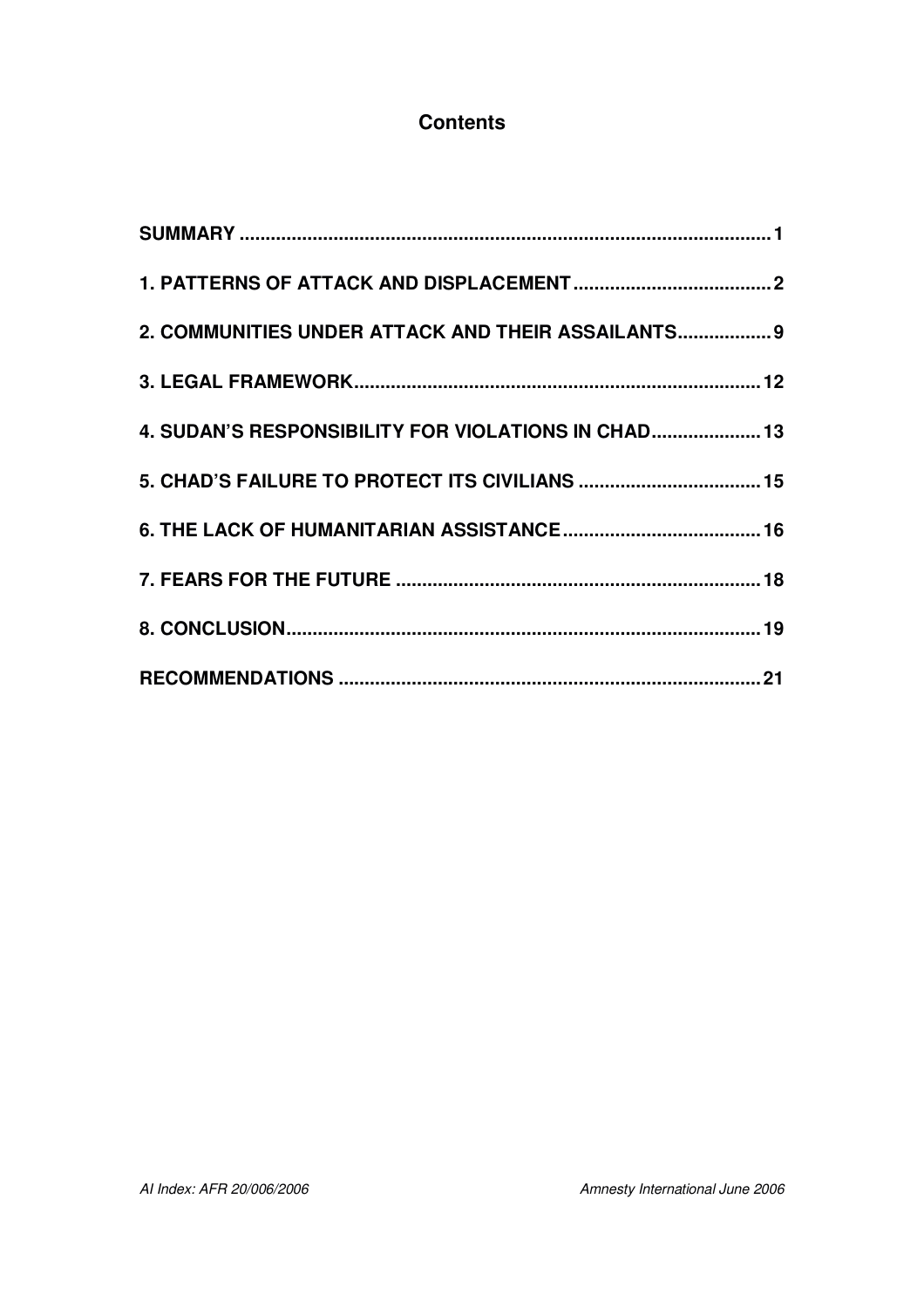

# **Eastern Chad and Western Darfur**

*Courtesy of UN*

*Amnesty International June 2006 AI Index: AFR 20/006/2006*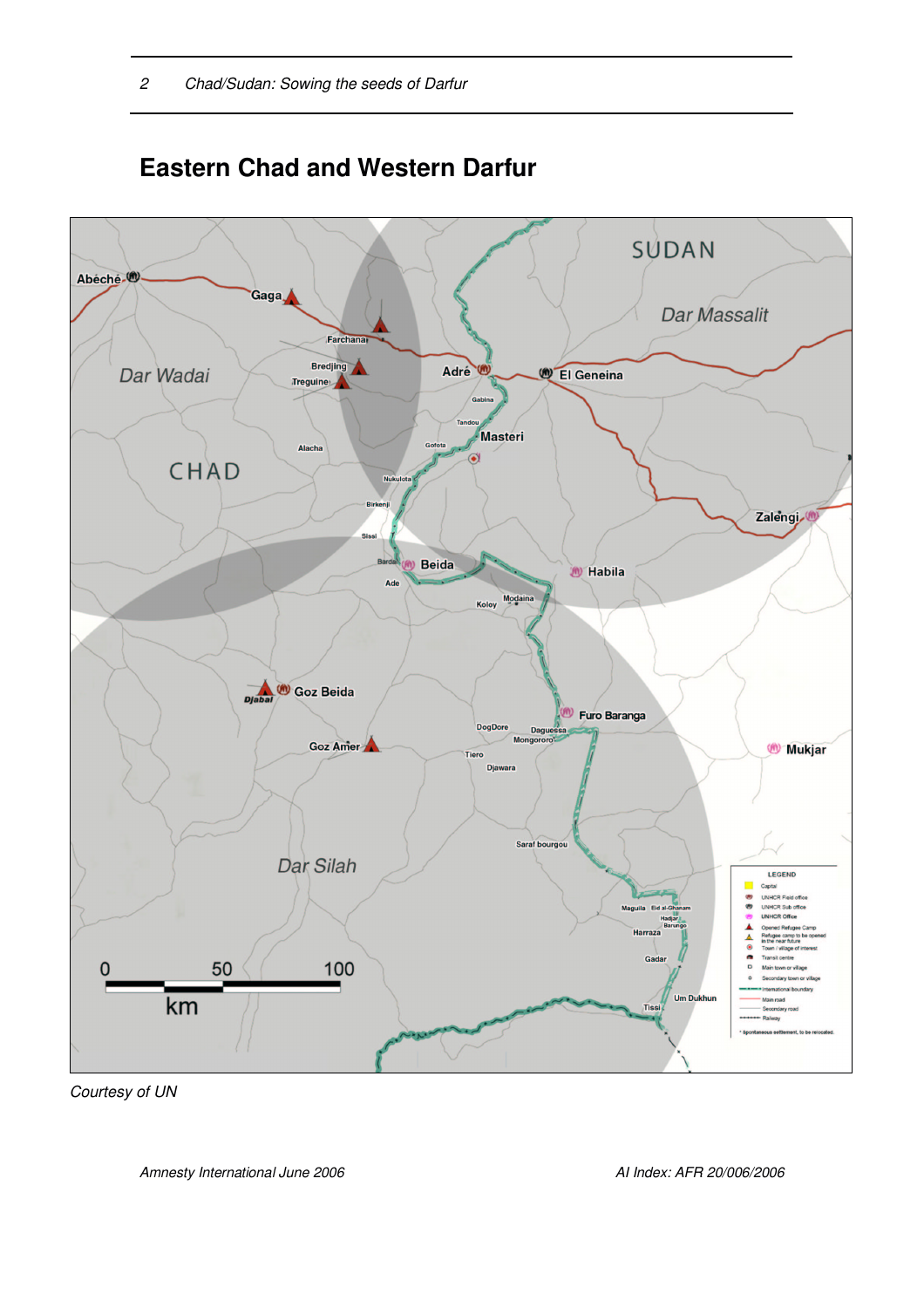# **Chad/Sudan** *Sowing the seeds of Darfur* **Ethnic targeting in Chad by Janjawid militias from Sudan**

## **Summary**

A new human rights tragedy is unfolding today in the eastern part of Chad. It is a direct product of the long-running crisis in Sudan's neighbouring Darfur region, where the Janjawid, funded by the Sudanese government, have been attacking and systematically displacing those ethnic groups associated with Sudanese armed groups opposed to the Sudanese government. In Darfur, the Janjawid, often assisted by the Sudanese air force, caused the forcible displacement of some 2 million people and many thousands of deaths. These ruthless, mobile fighters have now extended their activities into eastern Chad. There, they have targeted a diverse range of ethnic groups who identify themselves and are identified by others as "African" rather than "Arab." The Janjawid have stolen the cattle that are their main source of wealth, driven them from their homes and villages, and killed or dispersed their inhabitants.

All along Chad's eastern border with Sudan, Janjawid incursions have been clearing the land of members of communities such as the Dajo, Mobeh, Masalit, Kajaksa and other groups. Although such incursions have occurred at least since 2003, they have become far more intensive, serious and abusive since the last months of 2005 as relations between the Sudan and Chad governments have deteriorated. The Janjawid attacks are also divisive. Certain Chadian communities have been singled out for attack, apparently on account of their wealth and for ethnic and other reasons, while others have been exempted or have become active participants with the Janjawid in attacking their neighbours.

The Sudanese government has taken no action to stop the attacks or to control and disarm the Janjawid, despite the commitments it has made to do so, or to bring to justice those leaders and members of the Janjawid who have committed gross human rights abuses. On the contrary, the Sudanese forces do not effectively patrol the country's border or make any efforts either to intercept or pursue the Janjawid or to protect the civilian populations on which they prey. They continue to support the Janjawid, whose fighters wear uniforms similar to those of the Sudanese army and have been found to be carrying identity cards showing them to be members of Sudanese paramilitary forces. Their raids often coincide with the attacks made against the government of Chad by Chadian armed groups based in Sudan, when the Janjawid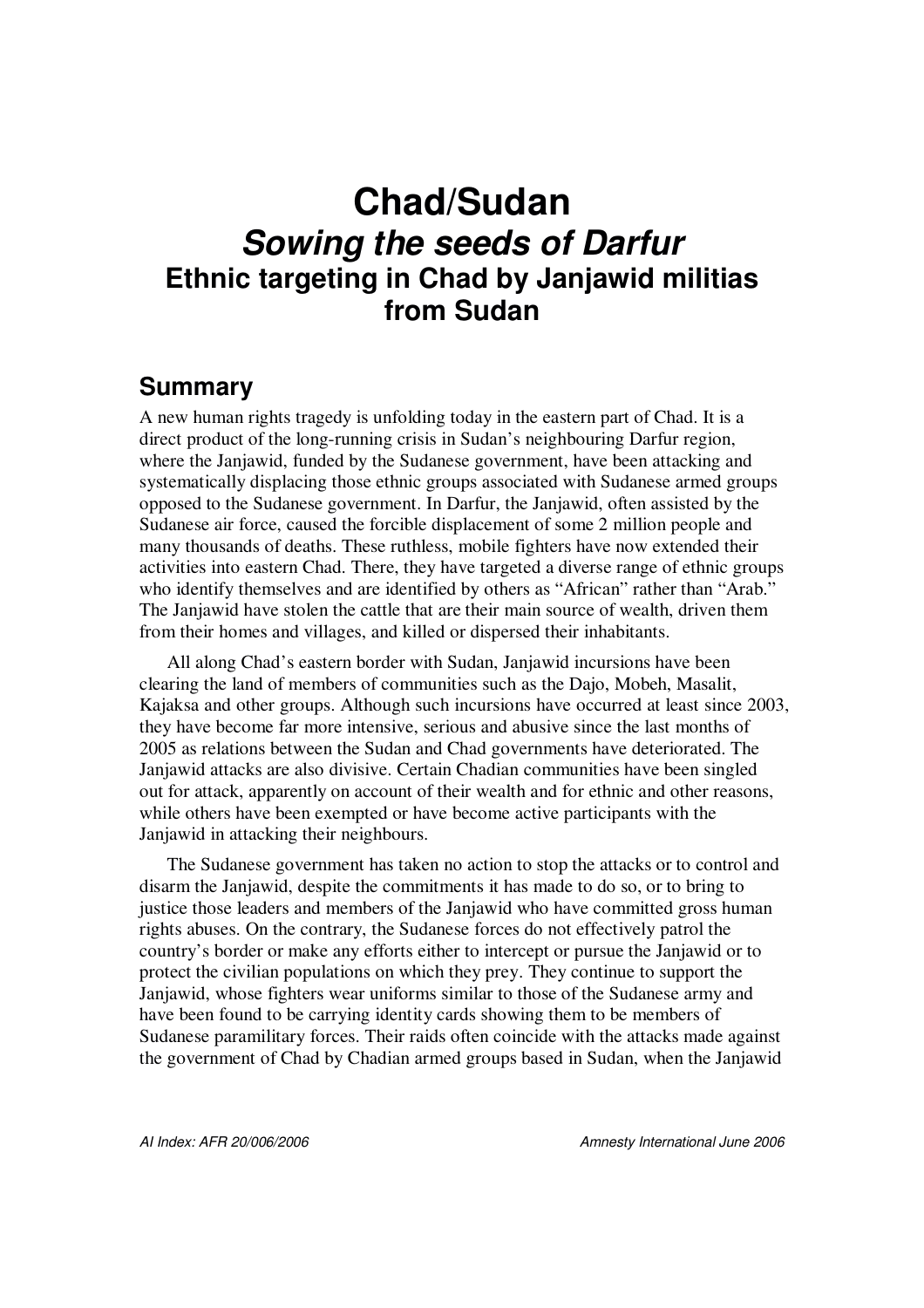take advantage of the absence of Chadian government troops to attack defenceless civilians.

In face of this threat, the government of Chad has preferred to deploy its troops to defend against the armed opposition groups rather than to protect the civilian population from Janjawid attacks. The government has failed to station troops so as to secure the country's eastern border, and the communities living within it, against Janjawid incursions. When concerned about possible new attacks by armed opposition groups, it has withdrawn any troops deployed in rural locations, so exposing the local inhabitants to Janjawid attack.

Since September 2005, Janjawid attacks into eastern Chad have caused the forcible displacement of between 50,000 and 75,000 people. Many of these people remain in Chad as internally displaced, but at least 15,000, cut off from safer means of escape, have fled into Darfur, despite the continuing conflict and disruption there. Those displaced have virtually no access to humanitarian assistance and, in Chad at least, people who have been internally displaced have congregated in informal camps where often they remain exposed to the threat of further attack.

Unsurprisingly, some Chadian communities are now seeking to acquire modern weapons with which to defend themselves, opening the prospect of widening violence. Others, including children, are being recruited into the Sudan Liberation Army (SLA), an armed group fighting the Sudan government.

Urgent action is required by the UN, the African Union (AU) and particularly the two governments involved if this new, emerging crisis is to be forestalled in eastern Chad. Each of these bodies must take all possible action to secure three key objectives: protection from attacks for civilians; ensuring the provision of humanitarian assistance and access for humanitarian agencies and human rights monitors; and ending impunity for human rights abuses in both Chad and Sudan.

### **1. Patterns of attack and displacement**

In June 2006, Amnesty International researchers who visited areas of Chad along the country's eastern border with Sudan found the civilian population in great disarray, disrupted and dispersed by recurrent cross-border attacks by Sudanese Janjawid from Darfur. The pattern and intensity of these attacks differed according to when and where they occurred and the ease with which the Janjawid were able to carry out their attacks unhindered. However, there was a marked escalation in late 2005 and the first months of 2006 as relations worsened between the governments of Chad and Sudan.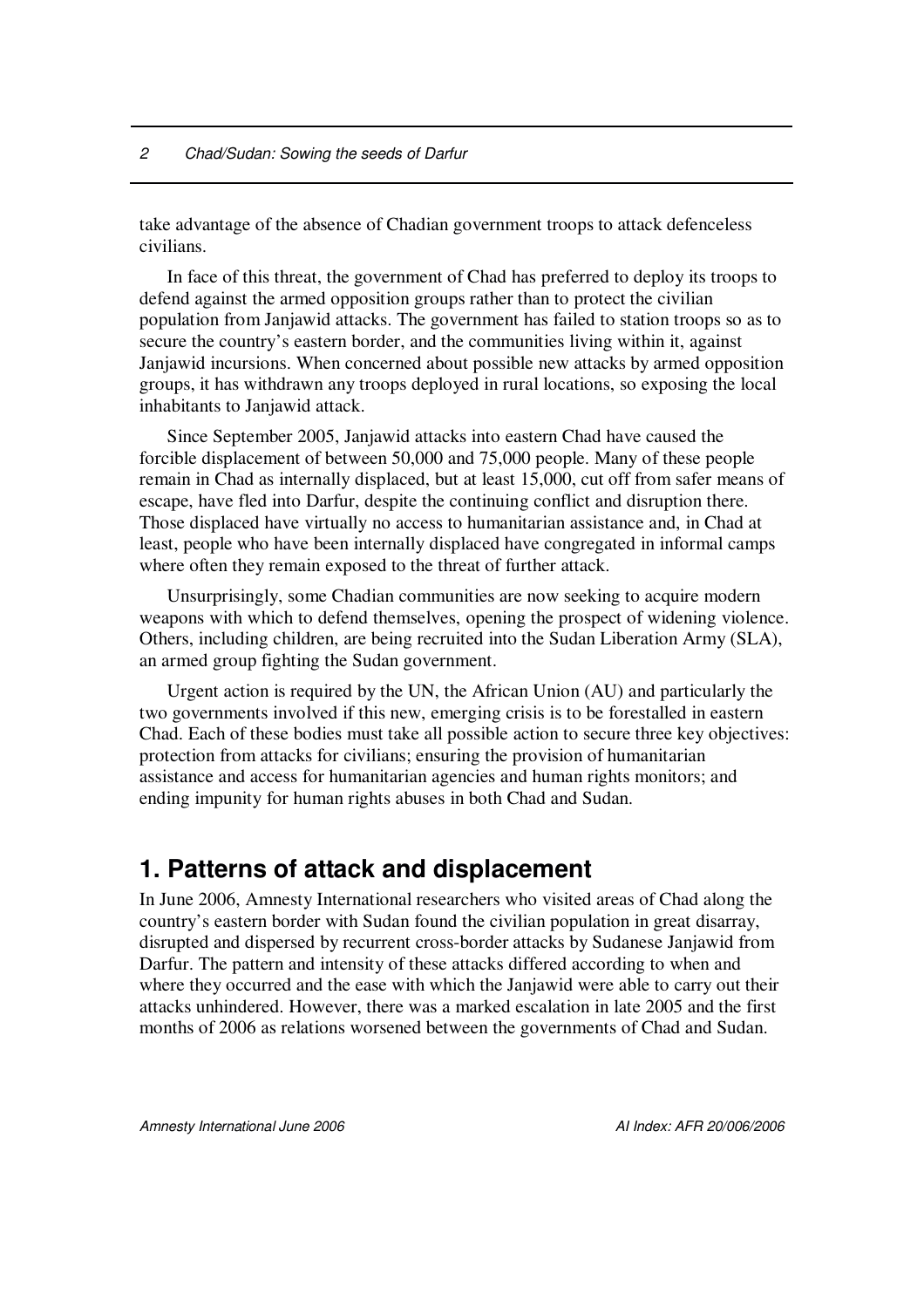At the same time, Chadian armed groups based inside Sudan prepared to strike against the Chad government. They carried out a number of attacks, including on Ade and Borota on 16 December 2005 and a large-scale but failed assault on Adre on 18 December. In late December, a number of armed groups formed the United Front for Democratic Change (Front Unique pour le Changement Démocratique, FUCD). On 12 April 2006 there was an abortive attempt to capture Chad's capital, N'Djamena.

Faced with such threat, the government of Chad withdrew its armed forces to defend the strategic entry points from western Sudan, effectively denuding some areas along the eastern border of troops and leaving the civilian population to fend for themselves. These areas were then subjected to larger and more prolonged Janjawid attacks, causing thousands of civilians to flee their homes and become internally displaced. In some cases, civilians crossed into war-torn Darfur in search of safety and respite from attack.

Currently, conditions in the southernmost areas along the Chad-Sudan border are causing greatest concern. These areas have been abandoned by the Chad government and its armed forces, and the Janjawid now operate there without opposition and with impunity. Their activities have made it difficult for local people to escape northwards to areas where there is some Chadian government military presence, with the result that thousands have fled across the border into Sudan.

### **Types of attacks**

When considering the patterns of attack and the different ethnic groups that have been targeted in eastern Chad, the 600-kilometre border area stretching from Adre in the north to Tissi in the south essentially can be considered to comprise three parts. The first, from Adre southwards to Ade, falls mostly within Dar Masalit, the traditional homeland of the Masalit people. The central sector, from Ade to the Wadi Azum, and the southernmost sector, from Wadi Azum to Tissi, close to the borders with both Sudan and the Central African Republic, are within Dar Silah, the homeland of the Dajo people. The Wadi Azum is a major watercourse which becomes an impassable barrier during the rainy season.

Janjawid attacks on communities within this eastern border area of Chad have tended to take two forms. The first type, beginning in 2003, consisted of continual small-scale raids intended primarily to steal cattle, which were generally kept at some distance from the villages. Those guarding the cattle would be killed if they resisted the better-armed Janjawid, but the villages themselves were not attacked.

However, as their incursions became more frequent, the Janjawid began directly to attack villages, sometimes repeatedly on successive days or over periods of months, until most of the inhabitants had been killed or forced to flee and the villages had been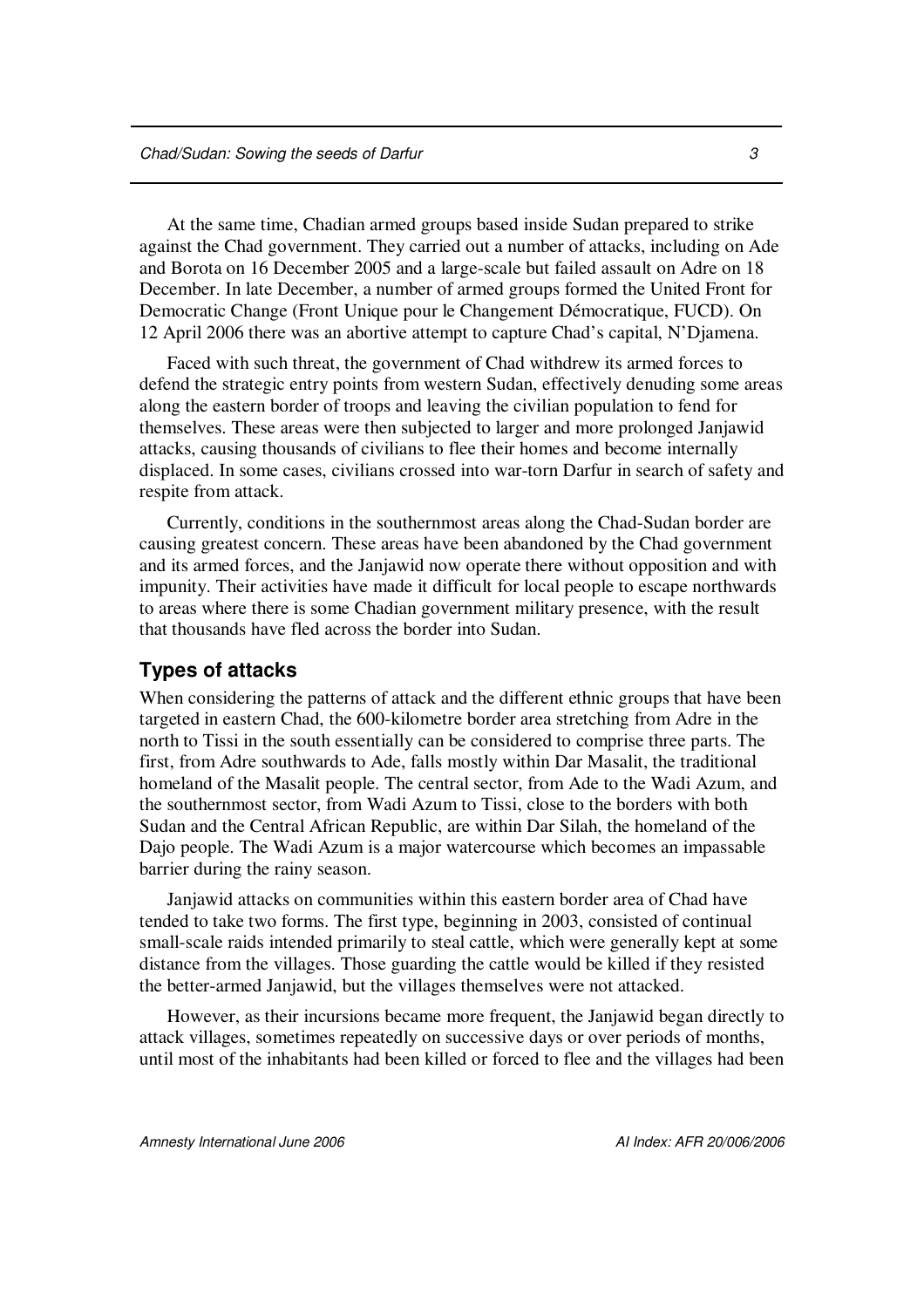totally looted. In the area from Adre to Ade, and parts of the area from Wadi Azum to Tissi, this was the last stage in the evolution of attacks before populations, exhausted of possessions, were finally displaced.

In the area between Ade and Wadi Azum, and in some cases in the Wadi Azum to Tissi area, as the number and intensity of the first type of attacks increased, some groups of villages began to concentrate their cattle in a central area for greater protection. This, in turn, led the Janjawid to turn their attention to these concentrations of livestock and to attack surrounding villages when their inhabitants sought to mount a defence, causing many casualties.

In order to carry out larger-scale attacks, the Janjawid need to assemble in greater numbers and to have relative freedom of movement, so they have tended to launch these when the Chad government and its army are in no position to respond. Consequently, such attacks have occurred when the Chad government has been preoccupied with the threat posed by the FUCD, and has withdrawn its forces from rural bases to guard against or oppose its attacks.

When mounting their more concerted attacks, the Janjawid usually divide their forces. One part targets the local inhabitants' livestock. Another encircles the village or villages that are the object of the attack, to enable the first group to make off with the cattle, and then directly attacks that village or villages. Local men are killed but women and children apparently are spared – often they have already fled. All the villagers' possessions are taken. Sometimes repeat raids over several days ensure that there is nothing and no one left.

The overall result of these attacks is mass displacement. Two major attacks carried out by Janjawid, on 26 September 2005 in Koloy canton and on 3 March 2006 in Wadi Kadjo canton, in particular appear to have been intended to drive local inhabitants from the area, not only to steal their cattle. Both attacks were followed by assaults on the central villages to which those displaced in the earlier attacks had moved in search of refuge. Faced with this further harassment and violence, those displaced were forced to trek further inland and away from the border to the relative safety of Goz Beida.

According to local people, these attacks also have racist overtones, similar to those which have been recorded in Darfur, with the Janjawid proclaiming "Death to the Nuba" and comparable threats or claiming "This land is ours." This may help explain why Janjawid raids have resulted in villages being totally destroyed and their inhabitants killed or forced to take flight. The pattern suggests that the attacks are intended not only to bring material gain but, more especially, to break the resistance of local people and to force them permanently from their homes.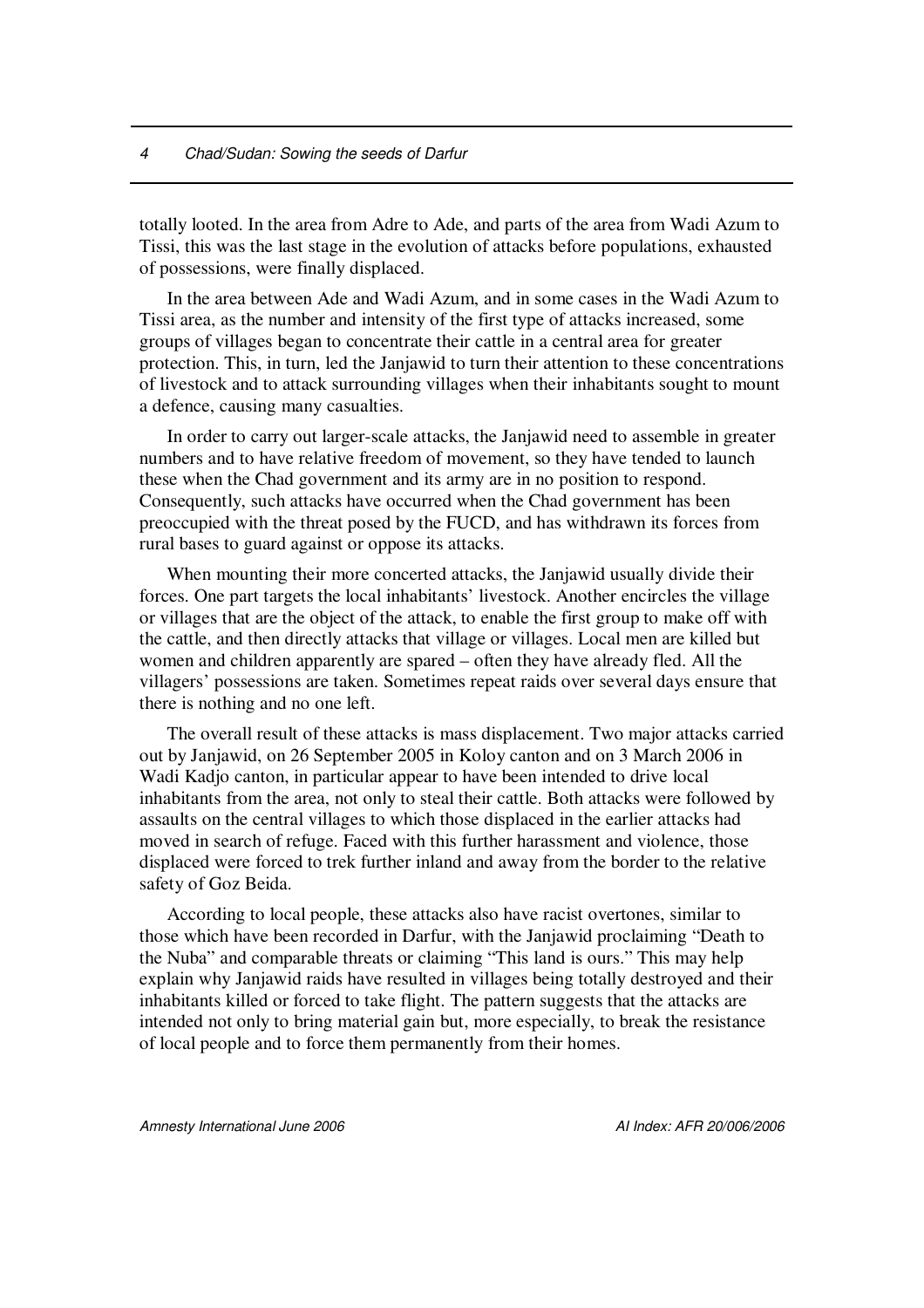Of the tens of thousands of Chadian civilians who have been forced to flee their homes, some have fled after direct attacks, others in fear of imminent attack. The large-scale attacks have been the most obvious catalyst of displacement, but unremitting pressure from smaller-scale raids has had the effect of bleeding local communities of the resources they need to survive. The persistent insecurity and fear of further attacks are gradually changing the region's demography. The targeted population has been pushed further inland, away from the border, or driven to cluster elsewhere with other displaced people.

#### **Between Adre and Ade: the northernmost sector**

Most of the major displacement of the civilian population of this most northerly area occurred between December 2005 and March 2006. Most of those displaced were from places such as Gabina, Tandour, Gofota, Nahkulota, Birkenji and Sissi. They fled away from the border to the areas further west around Gongor, Tuer, Al Asha, Borota and Layana, some of them southward to Koloy. After March 2006, the incidence of Janjawid attacks in this northernmost sector seems to have diminished. This was possibly because increased cooperation between the Group of 19, a faction of the SLA, and the Chad government was perceived to present a possible threat to Janjawid activities. Alternatively, it may have been because the previous months' raids meant that the Janjawid had already effectively looted all the livestock and other wealth that the local people had owned.

In an incident characteristic of the pattern in this region, the Janjawid attacked a cluster of predominantly Masalit and Wadai villages on 16 December 2005, reportedly only a few hours after the FUCD attacked Ade and Borota. The Janjawid first attacked the northernmost village, Nahkulota, where they reportedly killed six people, then Bir Kedouas. Other villagers escaped to the west while the Janjawid were still establishing a cordon around them. Villagers told Amnesty International in June 2006 that they had escaped "with only the clothes on our backs". Next day, the Janjawid turned their attention to three villages further south, Birkenji, Sissi, and Kateliti, but the inhabitants fled their approach and escaped without casulties.

Two of the survivors of the Bir Kedouas attack described the killings there of 70 year-old Abdelkarim Abdulaye, the local imam, and Husna Juma, a girl aged three:

*"People were in the village when the Janjawid arrived at 10am. They were more than 300 and they were divided in three columns which were heading in different directions. They were ululating and shouting 'We come to kill the black slaves.' They came in the houses and ran after those who were trying to flee. I was running away next to the imam who was very old. He was shot four times in the back and in the leg. They then burned the village. Only 10 out of*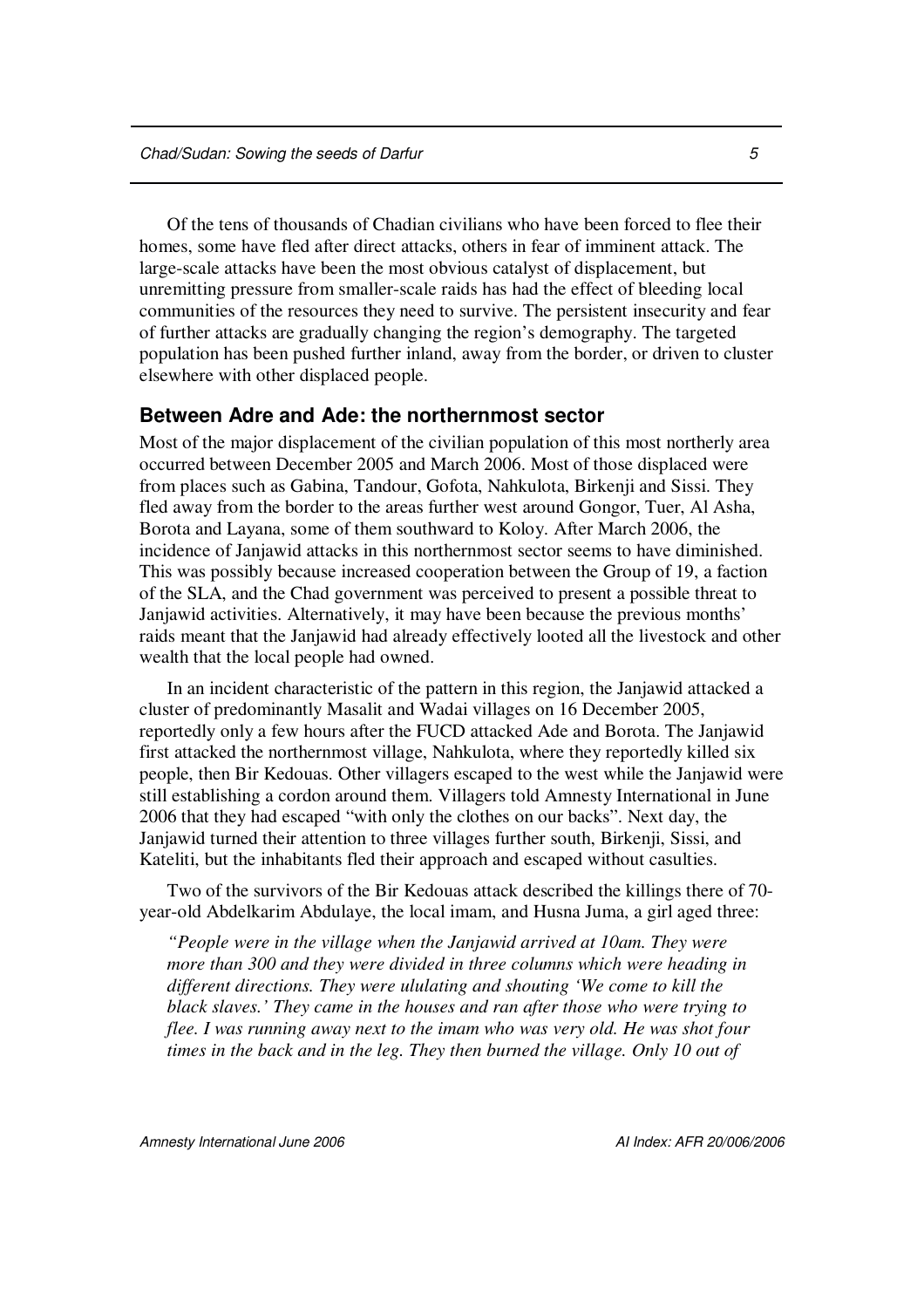*100 houses remained intact. The villagers fled to the village of Muruske."* **AA, resident of Bir Kedouas**

**BB**, the father of the three-year-old girl who was killed, recounted:

*"When the Janjawid arrived, I took my daughter in my arms and ran away but I was shot in the leg and had to slow down. That is when my daughter Husna was shot."*

Local people who had been displaced told Amnesty International that, while they were targeted, the Janjawid had refrained from attacking the nomadic, cattle-herding Baggara Arab communities and the Mimi communities, who have a presence on both sides of the Chad-Sudan border. Local people also alleged that members of these communities who live within Sudan participated in Janjawid attacks in late 2005 wearing Sudanese military fatigues. They alleged too that Baggara and Mimi living on the Chad side of the border, and also members of the Tama community, had assisted the Janjawid, providing information about locations of livestock and the best times and routes to use to attack.

### **Between Ade and Wadi Azum: the central sector**

This central region, including the Koloy and Wadi Kadjo cantons, also experienced an increase in Janjawid attacks in 2003. Local people were killed and injured, and cattle were stolen and taken back into Sudan by the Janjawid. As these attacks increased in intensity and frequency, people in the affected villages tried to protect their remaining livestock by gathering them together in a central area. This concentration of wealth, however, served only to attract larger, more coordinated attacks. Such attacks were apparently mounted not only with the purpose of plundering the entirety of the cattle but also of breaking any resistance in the area and driving all the targeted communities from the region.

The first major Janjawid attack took place on 26 September 2005, aimed at the greater Koumou village area. The Janjawid killed 55 and provoked the first mass displacement from the border villages surrounding the town of Koloy, the canton's main village (Chef lieu de canton). This attack was mounted despite the presence of Chadian government troops at Ade, some 60km away, and a smaller force at Modaina, 20km away. The Janjawid appear to have been emboldened to attack because the Chad government forces had failed to respond to previous smaller-scale raids.

After Chadian armed opposition groups attacked Ade, Borota and Adre on 16 and 18 December 2005, the Chad government withdrew all its forces from smaller rural locations, including Ade and Modaina in the central area and Borota in the north (although some government troops returned to Ade in March 2006). Following this, the Janjawid carried out further attacks on villages in the Koloy and Wadi Kadjo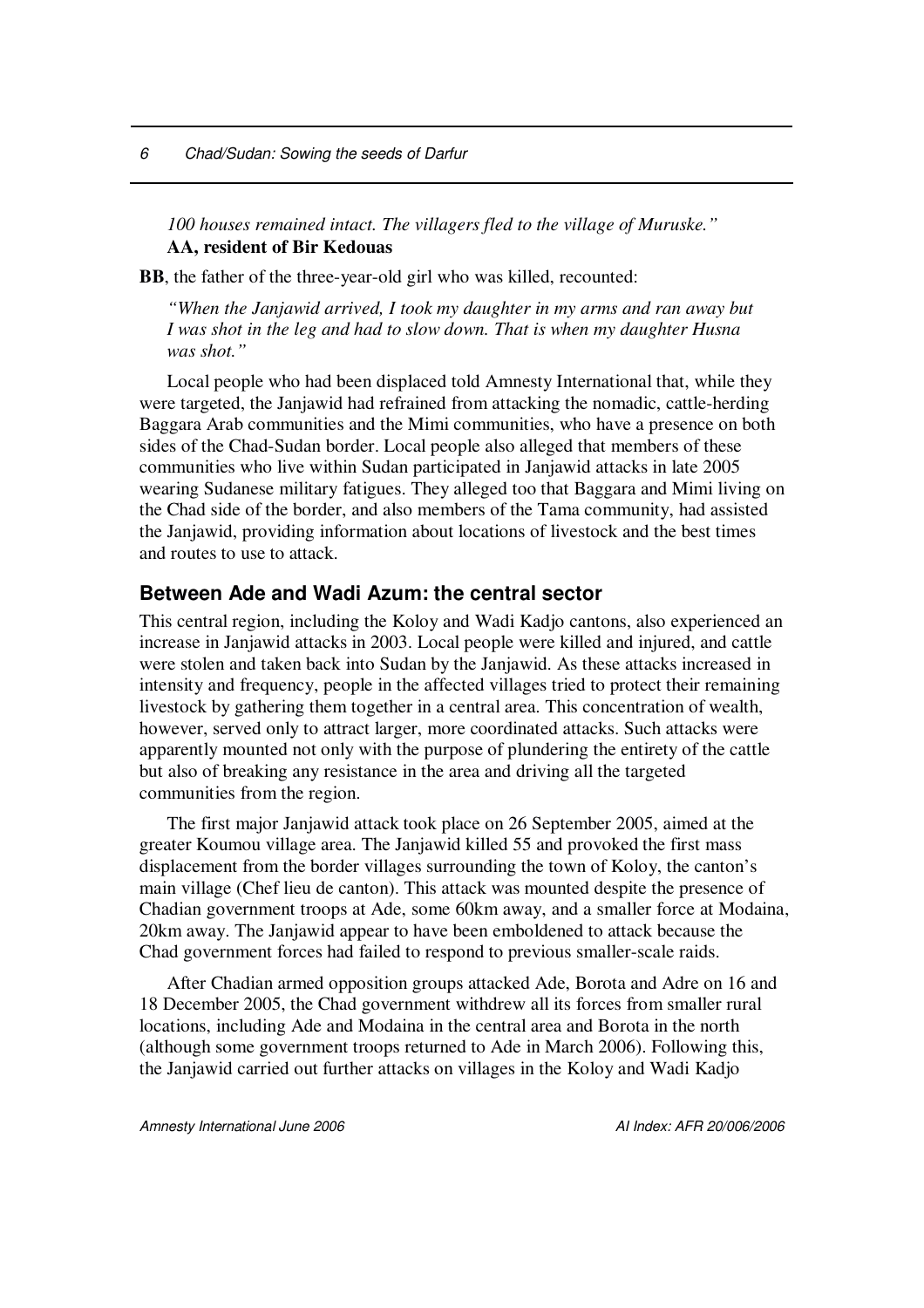cantons in the following months, killing and looting and causing new, but smallerscale displacements of civilians.

*"The village was attacked over three consecutive days on 5, 6 and 7 of February 2006. In the first attack which took place at the cattle camp, five persons were killed: Abaker Suleiman, Hassan Ahmat, Dehie Ibrahim, Abaker Mahamat and Hassan Abdulaye. The two following attacks took place in the village itself. When they attacked, they shouted at the Dajo, 'Get out of the house, you slaves, this is not your land.' The villagers fled immediately to Koloy and, after Koloy was attacked, they fled again on 30 March. Koloy was attacked three times between 30 March and 5 April."*

#### **CC, chief of the village of Torora**

The Janjawid launched a second, large-scale attack on 3 March 2006 near N'Djamena village, a few kilometres from Modaina, in which 72 people were killed. The displaced from this attack fled to Koloy village, over the border into Sudan, or further south to Dog Dore.

*"On 3 March 2006, at about 5am, the Janjawid attacked the cattle camp* [one kilometre from the village centre]*. After the previous looting we decided to store our cattle together between the three villages: N'Djamena, Modaina, and Moukchacha. When other neighbouring villagers heard the fighting they came running to the cattle camp. But the Janjawid had set up ambushes between the camp and the villages. Many of us were killed and we had to let the cattle go and return to our villages. When we came back though, we heard shooting now near the villages we had come running from. While we were gone the Janjawid had encircled our villages and, when we tried to get back in, they shot at us. Inside the villages they killed all the men they could. Over the next days they came back over and over again, each time taking more things till we had nothing worth taking anymore. "*

#### **DD, leader of Modaina village**

The people who fled to Koloy to seek shelter from the 3 March 2006 attack then came under further attack in Koloy itself. They were forced to flee again, travelling by foot and donkey to Goz Beida. Following this, the cantons of Wadi Kadjo and Koloy were virtually emptied of their original population.

*"After we fled N'Djamena we settled with what we had left under trees on the outskirts of Koloy. When we went to the nearby wadi* [Wadi Kadjo, a seasonal watercourse], *the Janjawid found us and attacked us, killing three, and stealing the few cattle we had with us. This kept happening every day until the end. In the end, after nearly 10 days of this, the Janjawid came right to where we were staying inside Koloy and took all the small things we had left: bed*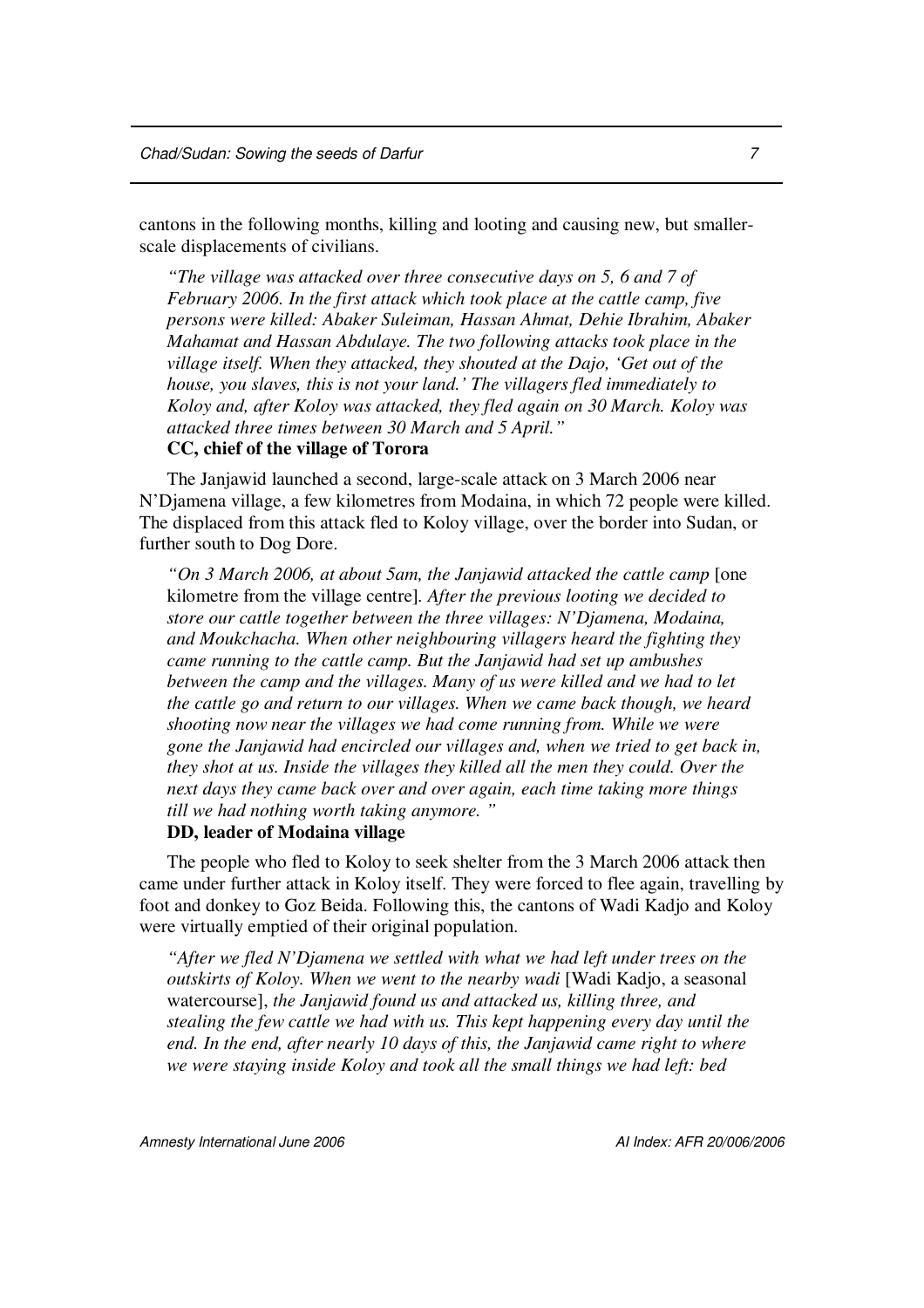*8 Chad/Sudan: Sowing the seeds of Darfur*

*sheets, beds, cooking pots and more. That was all we could take – we decided then we had to leave for Goz Beida. Those who still had donkeys rode them, those who did not went by foot. It took the slowest of us four days to make it to Goz Beida."*

### **EE, from Koloy village**

Many displaced people from communities in the central region continue to cluster near the border in Dog Dore, where they remain vulnerable to further attack. In mid-June 2006, Amnesty International was told of a new attack by Janjawid on a village named Kadamo, in Sinyar canton, some 25km north of Daguessa, which was linked to a nearby incursion into Chad by the FUCD. More than 20 civilians were reportedly killed in the attack on the village.

The Janjawid attacks in March 2006, on people who had previously been displaced to Koloy, and the recent attack in mid-June on Kadamo demonstrate how vulnerable these more recently displaced people may be to further attack. There are a few Chadian government troops in Daguessa, some 15km east of Dog Dore, and a smaller contingent sometimes passes through Dog Dore, where some SLA forces are also occasionally present. In the Tiero region, where displaced people from the southernmost region are clustering, there are no government troops at all. Members of all these displaced communities interviewed by Amnesty International requested protection and security above all else.

### **Between Wadi Azum and Tissi: the southernmost sector**

This area was also subject to the first type of attack – primarily cattle raids – although here the Chad government reinforced its military presence for a time and proactively pursued Janjawid attackers, which dissuaded them from further attacks. This occurred after Janjawid attacked Ghadar in Fongoro canton in January 2004, killing three people. The Chad government sent reinforcements (30 military vehicles) to Tissi in order to strengthen the army's capacity to conduct mobile patrols and pursue Janjawid raiders back towards Sudan. This brought a measure of stability and security in the area until the FUCD attack on N'Djamena, Chad's capital, in April 2006.

Following the attack on N'Djamena, the Chad government remained engaged in skirmishes with FUCD forces before withdrawing all military forces and officials from the region by the end of May. This withdrawal left the area and its inhabitants vulnerable to new and more intensive Janjawid attacks, which soon followed. Villagers fleeing north from Eid al-Ghanam, Barungo and Hadjer in the greater Harraza area told Amnesty International in June 2006 that the Janjawid had repeatedly stolen livestock from them and had threatened to kill anyone who resisted.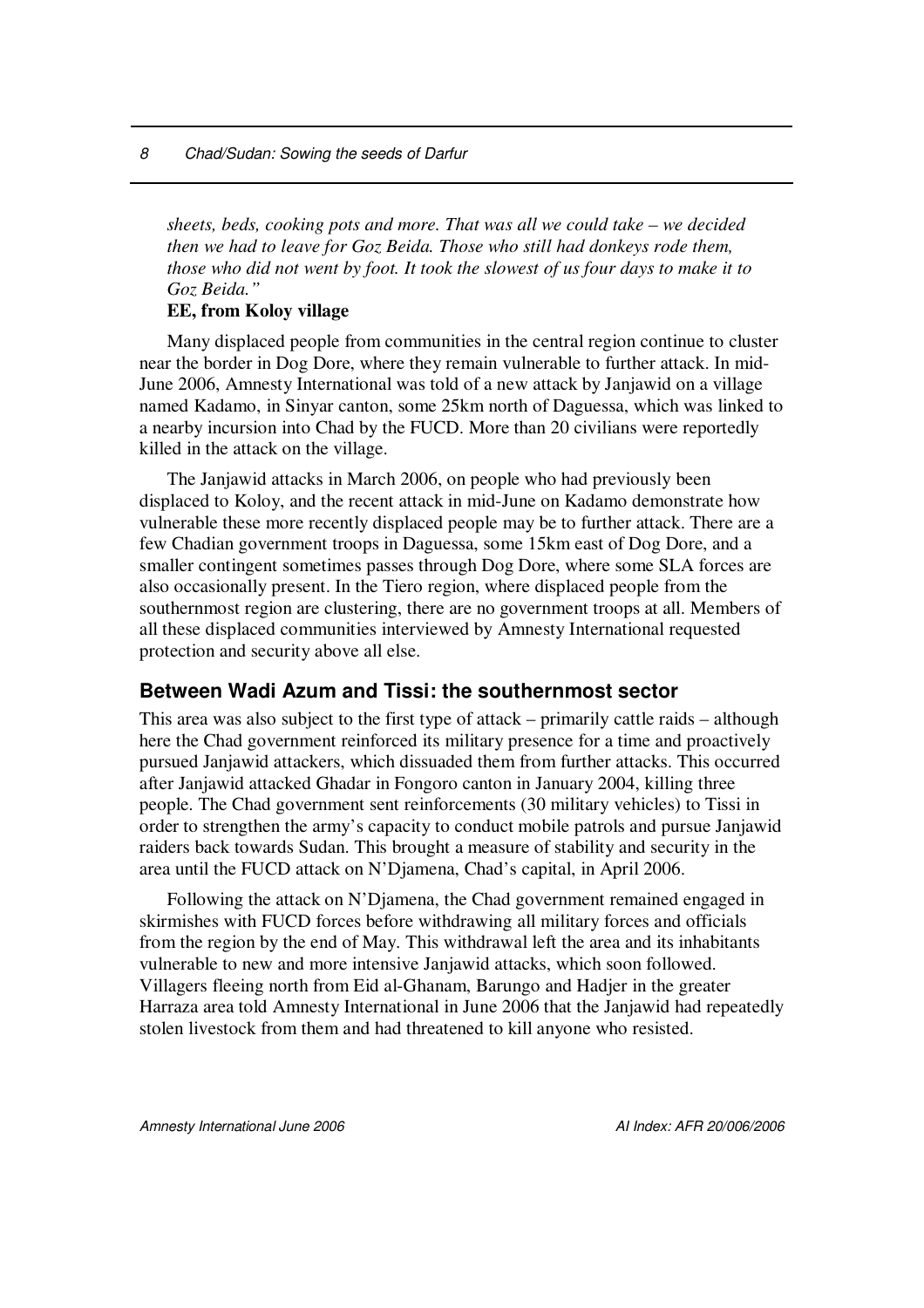A cluster of villages around Maguila, some 20km west of Harraza, was reportedly subjected to repeated attacks, including one on 27 April in which 11 people were killed and 17 injured. These attacks were examples of the second type of attack – targeting the villages themselves – and similar to those in Koumou and N'Djamena village in the central border area:

*"On 12 April 2006 at 7.30am, a group of the Chadian rebels, led by Dr Hassan al Jinedi* [a leading member of the FUCD], *attacked the Tissi garrison… After several hours of fighting, the government forces withdrew from Tissi. The rebels occupied the town during the day and left. At 2pm, the Janjawid came to loot the barracks and took arms, ammunition, blankets and everything else they could take. During the night, the armed group reoccupied the barracks and left the following morning. Some villagers decided to leave Tissi for Bolong* [an area comprising five villages]*. After the armed group left and the government forces withdrew, the Janjawid came back several times to loot houses, shops and cattle camps. They did the same in the surrounding villages: in Birnahal on 17 April, in Harraza on 18 April, in Maguila on 27 April, in Eid al-Ghanam on 18 April, in Gozamimi, in Amsisi. Eleven days after the big attack on Tissi, the Chadian soldiers came back and stayed for 10 days. From there they launched attacks against three Sudanese villages* [perceived as sympathetic to the FUCD]*: Abarjaradil, Gantur and Garai. They exchanged fire with the Janjawid, killed three of them and detained 20 others*. *Just before the presidential elections* [May 2006] *the army left again and the Janjawid came back to loot the neighbouring villages again. The village of Maguila was attacked and 17 people were killed there."* **FF, local official from Tissi**

### **2. Communities under attack and their assailants**

The area of eastern Chad affected by the Janjawid incursions, like Darfur, is home to an intricate mix of different ethnic communities, some of whom identify themselves and are identified by others as "African" and others as "Arab." These delineations are not absolute and are subject to evolution and change. Indeed, a group perceived as "African" in eastern Chad may have very recently taken on an "Arab" identity in Darfur under the complex pressures of the conflict. In this context, it is "African" groups, mostly the largest and wealthiest in terms of livestock, which have been the targets of the Janjawid. However, some smaller ethnic groups perceived locally to be "African" have effectively forged alliances with the Janjawid. These alliances exempt them from attack and, in some cases, lead them to participate in Janjawid attacks on other local communities. They are not comprehensive, however, and change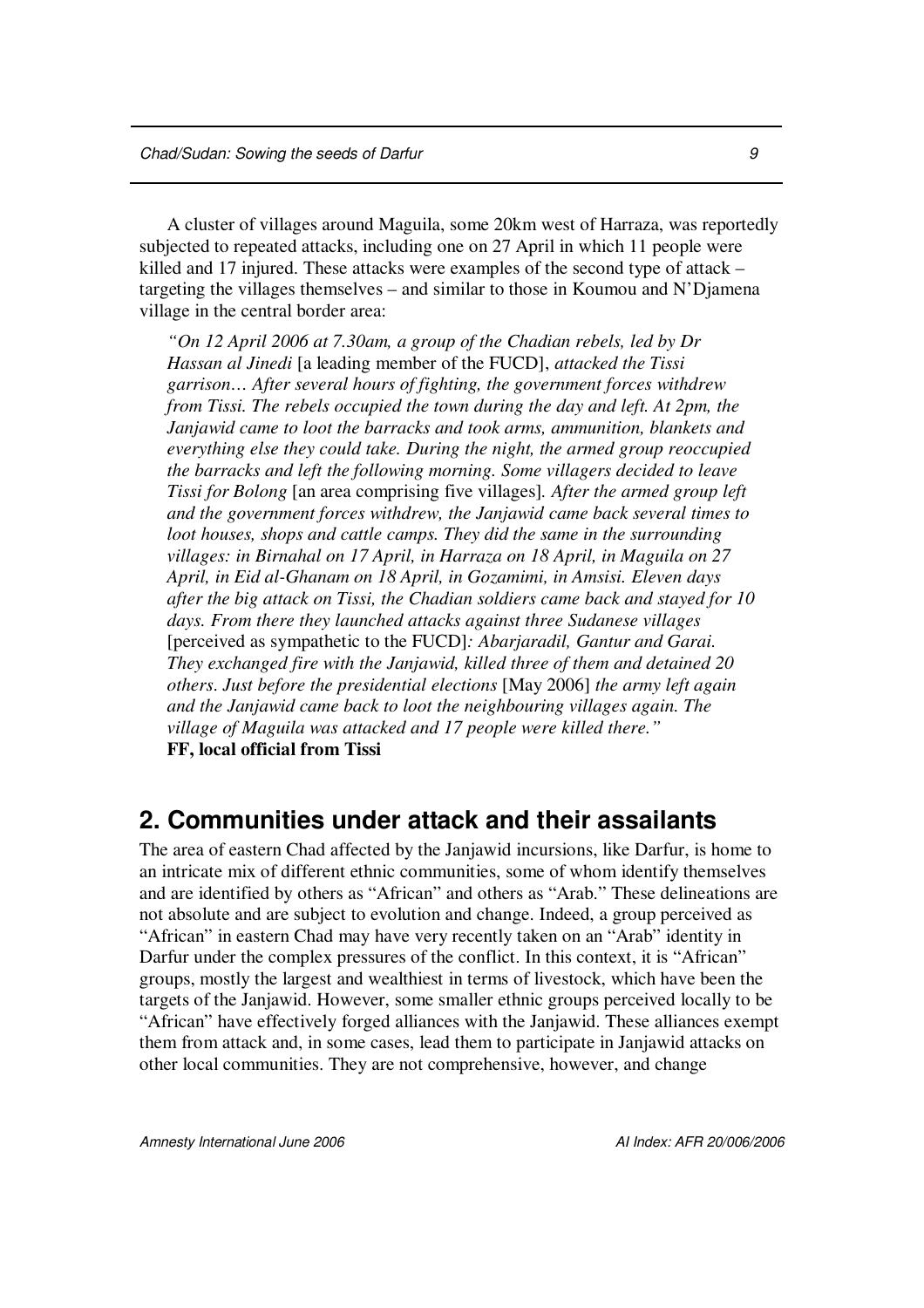according to each of the three regions. One group allied to the Janjawid in one region may be targeted by them in another.

The largest and wealthiest "African" groups targeted vary according to region:

- **From Adre to Ade: the Masalit and Wadai**
- From Ade to Wadi Azum: the Dajo, and smaller numbers of Zaghawa and Mobeh
- **From Wadi Azum to Tissi: the Masalit, Wadai, Fur, Dajo and some smaller** communities such as the Kajaksa and Kebet

The "African" communities that have formed alliances with the Janjawid are the Mimi and Tama in the region from Adre to Ade; the Mimi and Wadai in the area between Ade and Wadi Azum; and the Tama, Gimr and Fellata in the south towards Tissi (the alliances in the southern border area are less clear-cut than in the other two areas). Like local "Arab" groups, these communities have escaped attack by the Janjawid and have assisted them, apparently by providing people, information or places for the Janjawid to stay overnight while undertaking their raids.

*"Our village was attacked twice on 12 April 2006. It was a Wednesday; they came in the morning then came back around 3pm. I was there. The Janjawid were supported by the Mimis and the Wadai; these are our neighbours, and they have been living with us for a long time."*

### **GG, chief of the Agogo village**

As the incidence and scale of attacks increased, many groups exempted from attack began actively participating in armed raids on neighbouring villages. Targeted villagers sometimes recognized individuals among their attackers. Not all Chadian Arabs – or all African ethnic groups exempted from attack by the Janjawid – have joined in the attacks on the larger African communities. However, with the increasing violence, a polarization of identity has evolved in the border areas. Displaced people interviewed by Amnesty International readily labelled entire ethnic groups as Janjawid, even though African groups linked to the Janjawid in one region were targeted in another. In some areas groups who are exempted from attack, but have not participated in attacks themselves, fear reprisals should the targeted communities organize themselves and obtain arms.

*"The first attack on the village happened on 20 September 2005 at about 7am. They came back the same morning at 10am. During the attack, many people were killed. The Janjawid were many, maybe 50, in military uniforms. They were supported by the Arabs of the* [neighbouring] *cattle camp. The night before the attack, the Janjawid spent the night with them at the cattle camp…The Janjawid got information from children…They asked them questions about cattle owners. When children refused to answer their*

*Amnesty International June 2006 AI Index: AFR 20/006/2006*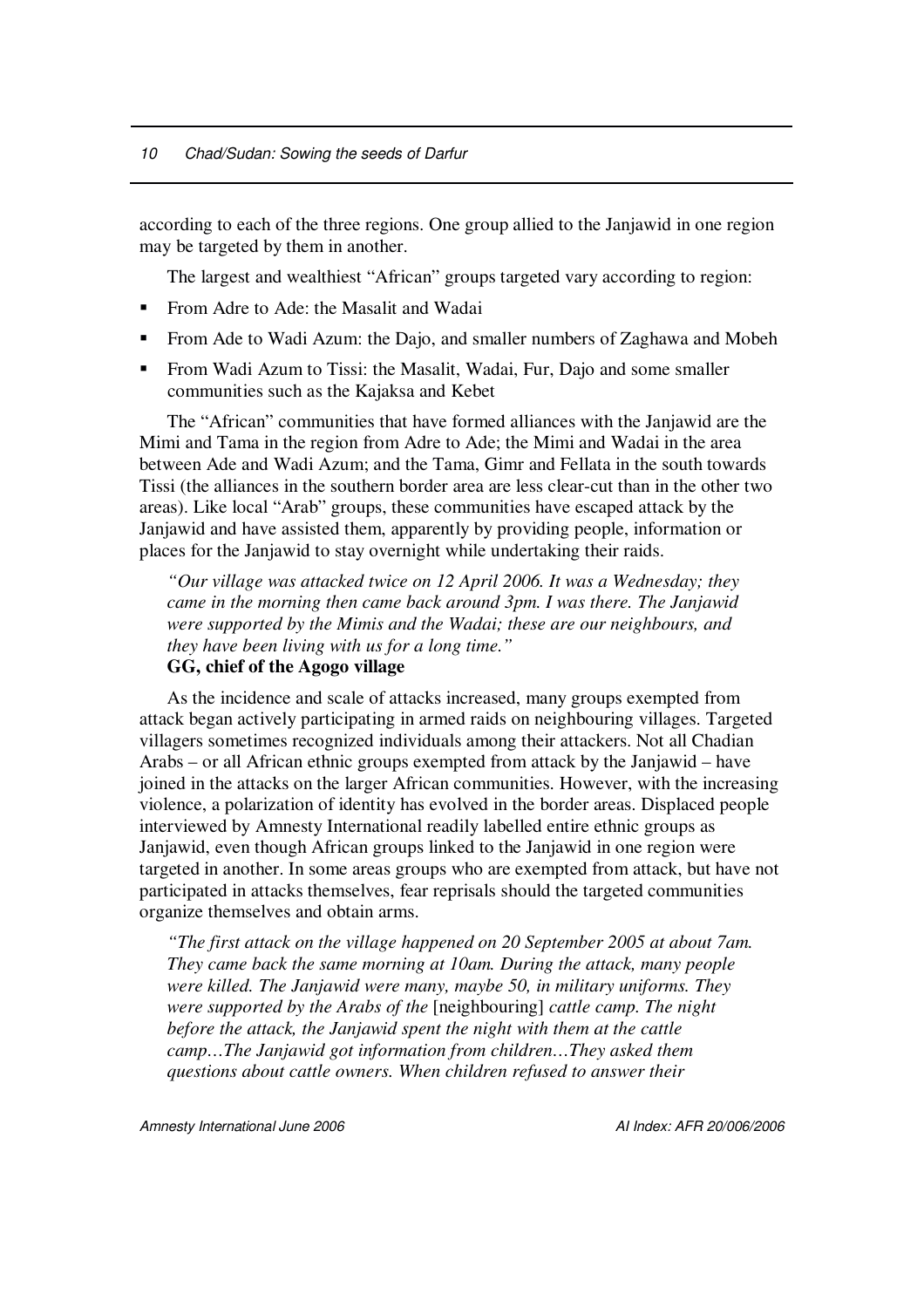*questions, they were beaten up and had hot mud put on their head."* **HH, a woman from Koloy**

#### **Motivations and strategy: the Janjawid, their allies and Sudan**

Although Janjawid attacks have clearly been motivated to a great extent by a desire to steal cattle and enrich themselves at the cost of the sedentary communities of eastern Chad, they have also had an ethnic element and a relationship to larger political events, notably the worsening relationship between the governments of Chad and Sudan. In this last scenario, the Janjawid, as a force armed and supported by the Sudanese government, has acted effectively as a proxy for that government in creating instability in eastern Chad, thereby weakening the position of President Idriss Deby's government in N'Djamena. The human cost, however, of the Janjawid's actions has been incalculable and threatens to become still graver.

It is possible that the current accommodations between the Janjawid and groups such as the Wadai and Mimi in the central border region will prove to be no more than temporary and opportunistic. These groups may have been spurred by fears that they could be attacked by the Janjawid or may see Janjawid raids as offering an opportunity for their own aggrandizement. As recent newcomers to the area following the major famine of 1984, they lack the same land and administrative rights as the longer established Dajo and are still seen as "guests" on Dajo land.

Other factors may also help to explain why certain areas and communities have been attacked. As in Darfur, the quest for land may be a contributing factor for "Arab" groups and for the Wadai and the Mimi in Dar Silah. Following the large-scale displacement of populations in Darfur, groups allied to the Janjawid have begun to take advantage of the recently cleared land in areas from Adre to Tawila in north Darfur and southwards. The region targeted in Chad is a direct extension of that line moving south along the border. Land here is fertile and has ample water supply – elements both lacking in the desert areas further north of Adre and in north Darfur. In June 2006, Amnesty International interviewed many displaced inhabitants from the area between Ade and Wadi Azum who had returned briefly to their homes to find people they termed Janjawid moving freely about their area, eating their crops and grazing their cattle in their villages. Others reported seeing Wadai and Mimi markings on trees in their land, denoting a change in ownership.

The ethnic links of the targeted communities with the Chadian government are another factor. North of Adre, there are concentrations of Zaghawa with close ties to members of the Chadian government. The SLA and another Darfuri armed group, the Justice and Equality Movement (JEM), are active in the area, draw recruits from it and use it for transit. The homelands of the Tama and other smaller groups, which comprise the majority of the FUCD forces, are also north of Adre. If large-scale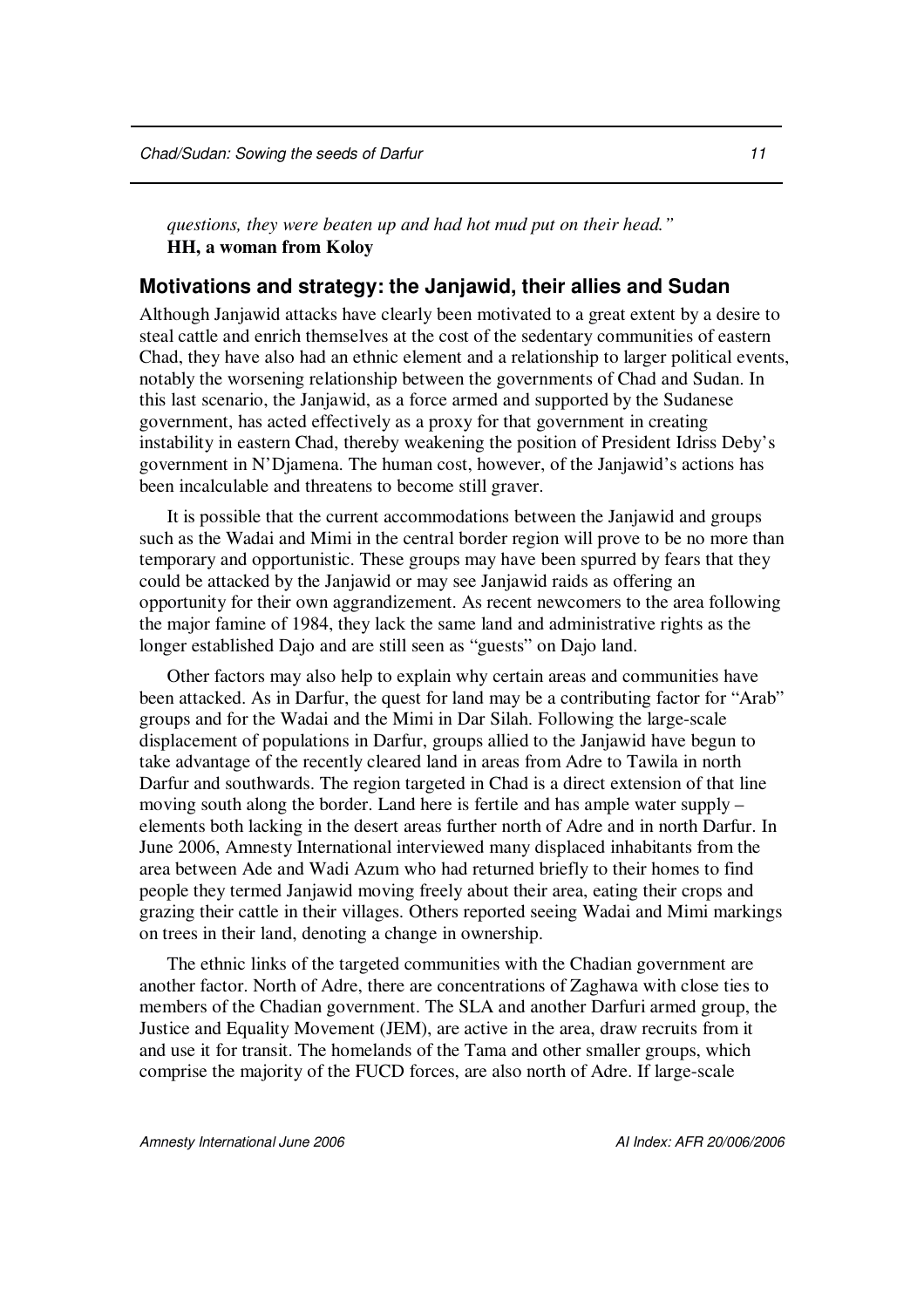attacks by the Janjawid took place in this region, any of these groups would have recourse to a robust response. However, areas such as Dar Silah and parts of Dar Masalit are wealthy but the protection of civilians in these regions is not a priority. The area south of Wadi Azum is of less strategic importance to the Chadian government, as the FUCD is more likely to make inroads to the capital, N'Djamena, from further north along the border only during the rainy season. For the SLA and JEM these areas are also of less importance than those further to the north of Adre. Finally, they have little importance for the FUCD as relatively few of its cadres are drawn from the region.

# **3. Legal framework**

Since 2003 the conflict in Darfur has been characterized by widespread and systematic violations of human rights including unlawful killings; mass forced displacement; and torture, including rape and other sexual violence particularly targeting women. As many as 200,000 people have died or been killed as a result of the violence, and those who have been driven from their homes and displaced number approximately 2 million. This pattern of violations, the makings of a similar human catastrophe, is now being repeated in Chad.

All parties to the conflict in both Darfur and Chad – the armed forces of the governments of Sudan and Chad, the Janjawid and other militia or paramilitary forces, and Sudanese and Chadian armed opposition groups – are bound by applicable rules of international humanitarian law, which seek to ensure the maximum possible protection for civilians at risk from the conflict. All these parties must at all times respect the fundamental principles of international human rights and humanitarian law.

Sudan and Chad are both High Contracting Parties to the Geneva Conventions of 1949. Chad is also a party to the Geneva Conventions' Additional Protocol I (relating to international armed conflict) and Additional Protocol II (relating to noninternational armed conflict). The minimum rules governing all conflict, including "armed conflict not of an international character," are laid out in Article 3, which is common to all four Geneva Conventions, so underscoring their fundamental importance. This Article provides for the protection of persons taking no active part in the hostilities, civilians but also fighters who have laid down their arms or who are otherwise *hors de combat*. It prohibits "violence to life and person, in particular murder of all kinds" and the carrying out of executions without certain judicial guarantees. The destruction and looting of civilian property and means of livelihoods are also forbidden by the Geneva Conventions.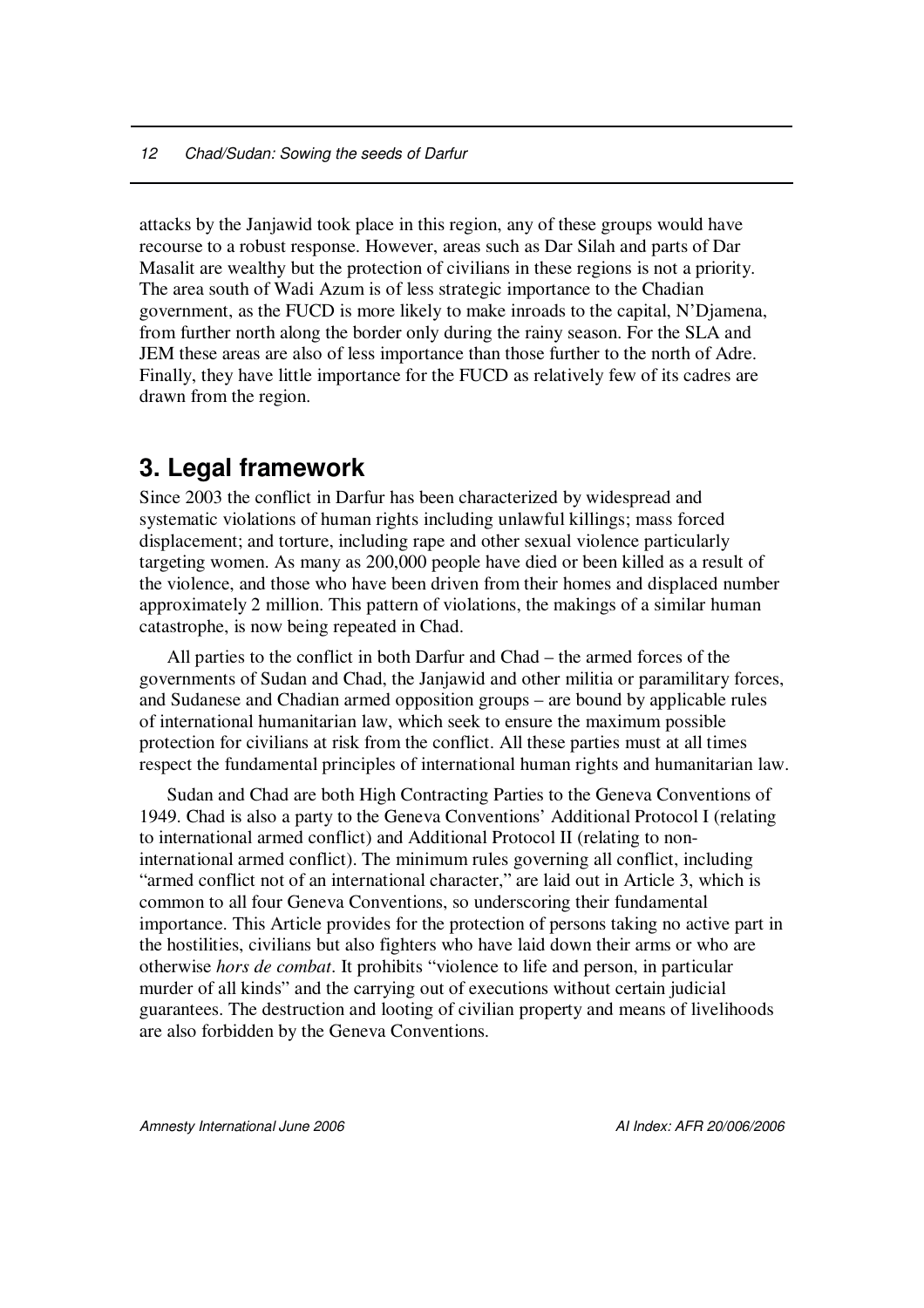As the Janjawid are armed and, to a great extent, controlled by the Sudanese government, their cross-border attacks into Chad arguably qualify what is occurring as an international armed conflict, not simply an internal conflict. In this case, such attacks by the Janjawid in Chad are subject to the full range of (conventional and customary) rules on the conduct of hostilities in international armed conflict. Sudanese military commanders and Sudanese government officials responsible for their actions, as well as members of the militia directly involved, may therefore be held liable for grave breaches and other serious violations of international humanitarian law that the Janjawid commits in Chad.

## **4. Sudan's responsibility for violations in Chad**

The government of Sudan bears a heavy responsibility for continuing abuses by the Janjawid, who would be unable to function without its support, including the guarantee of a safe haven inside Sudan. The Sudanese government may not exercise total control over all Janjawid forces but the close nexus between them is evidenced, among other things, by the government's incorporation of large numbers of Janjawid into various divisions of its armed forces, such as the Popular Defence Force (PDF), the Border Intelligence Guard and the Reserve Police. And it has done so, apparently, without taking any steps to ensure that Janjawid responsible for perpetrating human rights violations are excluded.

Moreover, the Sudan government has failed to take any concerted steps to prevent the Janjawid from crossing from Sudan into eastern Chad and attacking civilians resident there. The government has signally failed to deploy its armed forces to patrol the border and to intercept and disarm Janjawid raiders. Equally, it has failed to honour its commitments under international agreements to disarm the Janjawid as a whole, and has failed to bring to justice those responsible for committing grave human rights abuses.

Amnesty International has received no information to suggest that the Janjawid receive direct assistance from the regular armed forces of Sudan, including the air force, when carrying out attacks in Chad. However, local people in eastern Chad interviewed by Amnesty International in June 2006 described the Janjawid as invariably dressed in Sudanese military fatigues. Amnesty International's researchers were also given copies of identity cards, left behind or retrieved from the bodies of Janjawid who had been killed during attacks, indicating that they were or had been members of Sudan's PDF militia and Border Intelligence Guards. In Darfur, from 2003 the Janjawid militia were largely recruited and paid as PDF members to attack and displace the civilian population.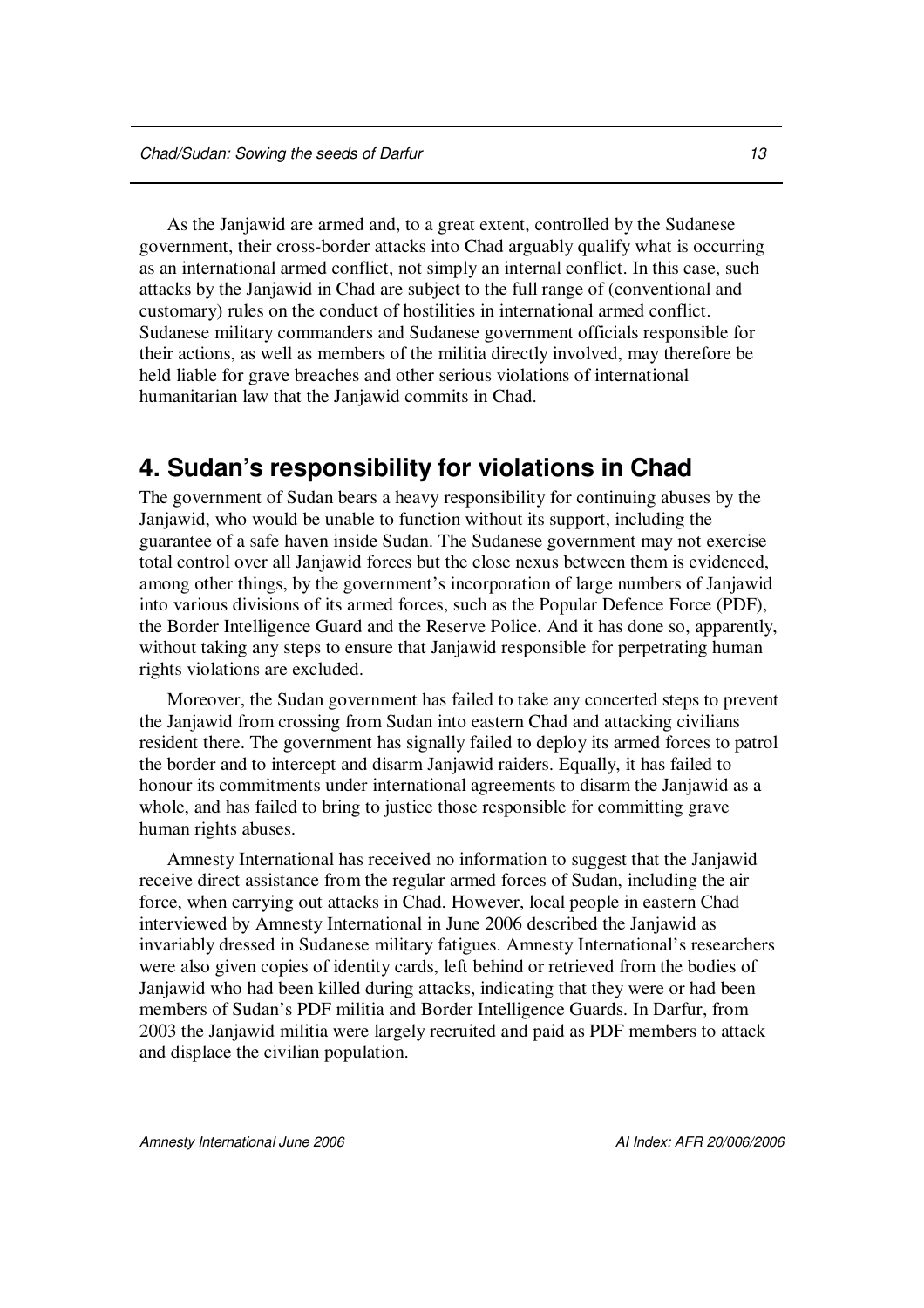#### *14 Chad/Sudan: Sowing the seeds of Darfur*

Local witnesses whom Amnesty International interviewed in eastern Chad in June 2006 were able to name some of the Sudanese Janjawid leaders involved in the current attacks in Chad. The names were almost exactly the same as those given to Amnesty International in 2004 by victims from Darfur. At that time, Amnesty International researchers were at the Goz Beida and Goz Amer refugee camps in Chad, interviewing Sudanese refugees driven by the Janjawid from their homes in Darfur by repeated attacks, killings, widespread rape and systematic pillage.

The Sudan government also supports and provides an operations base for the Chadian armed group, the FUCD, which is opposed to the government of President Deby. The armed activities of the FUCD effectively facilitate the Janjawid's attacks into Chad in two ways.

First, when the Chad government receives intelligence about the massing of FUCD forces or other information indicating the possibility of an impending attack, it deploys its own armed forces to protect against such attack. This leaves other areas and concentrations of Chadian civilians exposed and vulnerable to the Janjawid. In this way, villages that formerly derived a degree of security from the proximity of Chadian armed forces are effectively sacrificed through the process of military redeployment. The Janjawid then attack, taking advantage of the increased vulnerability of these civilians. It is clear from the pattern of attacks in the Koloy area that the Janjawid have been able to obtain information about redeployments of Chadian government troops and to take advantage by mounting attacks against the communities left exposed.

Second, in a pattern that has been repeated throughout Chad's eastern border region, the Janjawid carry out attacks on civilians at times which coincide with major assaults launched by the FUCD against the Chadian government. Thus, the Janjawid mounted large scale attacks on exposed civilian communities in Chad in late December 2005, when the FUCD mounted a major assault on Adre; at the time of the FUCD's strike against the Chad capital, N'Djamena, on 12 April 2006; and at various times of lesser FUCD incursions into Chad in-between and since. With the Chadian army preoccupied with fending off FUCD attacks, the Janjawid are able to enter Chad in greater numbers and to carry out larger and more sustained attacks than in their more usual, shorter raids. It is often during these more sustained incursions that entire village clusters are decimated.

For example, the Janjawid attack on the Djawara area, which reportedly killed 118 people, was carried out on 13 and 14 April 2006 amid the disruption arising from the FUCD's attack on N'Djamena the previous day. According to residents of Djawara present at the time of the Janjawid attack, a force 1,500-strong crossed the border into Chad and attacked in strength because they knew the Chadian army would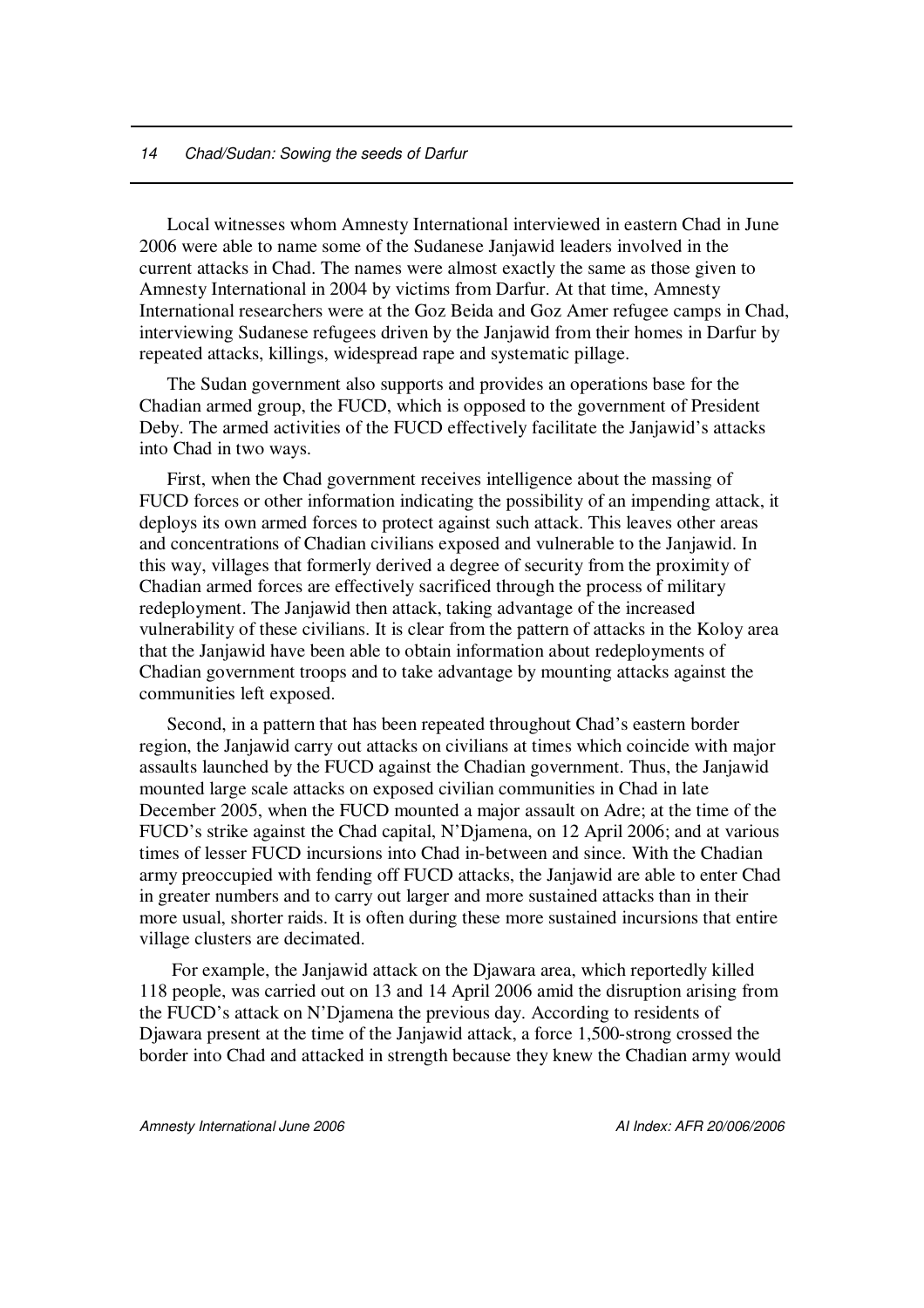be unable to respond. The Janjawid, it appears, can quickly become aware of FUCD activities by noting the massing of their forces, significant vehicle movements and the like, and exploit this information for their own purposes in launching attacks into Chad. Despite this coincidence of armed activity, however, the FUCD reportedly does not itself support or necessarily approve of the Janjawid incursions into Chad.

# **5. Chad's failure to protect its civilians**

The government of Chad is failing in its duty to protect the civilian population on its eastern borderlands from attack by the Janjawid and those assisting them. It contends that it lacks the capacity to do so because its military and other resources have to be utilized at strategic points to guard against FUCD attacks from Sudan, leaving the civilian population exposed to attacks mounted by the Janjawid.

Amnesty International recognizes that the government of Chad is facing a real threat of attack by the FUCD but the existence of this threat does not absolve the government of its fundamental duty to protect the civilian population. Despite the difficulties caused by defections from the Chadian armed forces, weak infrastructure and poor communications, the Chadian armed forces should do more to safeguard the civilian population. In this connection, it is notable that the Janjawid to date have refrained from venturing into areas where Chadian army troops are stationed and attacking civilians in those areas. Equally notably, villages including Koumou, Harraza and Tissi were made the subject of attacks by the Janjawid once the Chad government had pulled its troops away from them.

Amnesty International researchers who visited eastern Chad in June 2006 heard dozens of complaints from displaced people and parliamentary representatives in the region about the failure of the Chadian government and armed forces to afford them protection:

*"On the day of the attack on Djawara I went to the sub-prefecture* [administrative unit] *of Daguessa with a military commander from the area. I left an hour before the attack and took three hours to get to the sub-prefecture. I asked the sub-prefect for help. He answered that he had not received any orders from the high military command. I said that he had to do it and that he did not have to wait for an order."*

**II, a resident of Tiero village**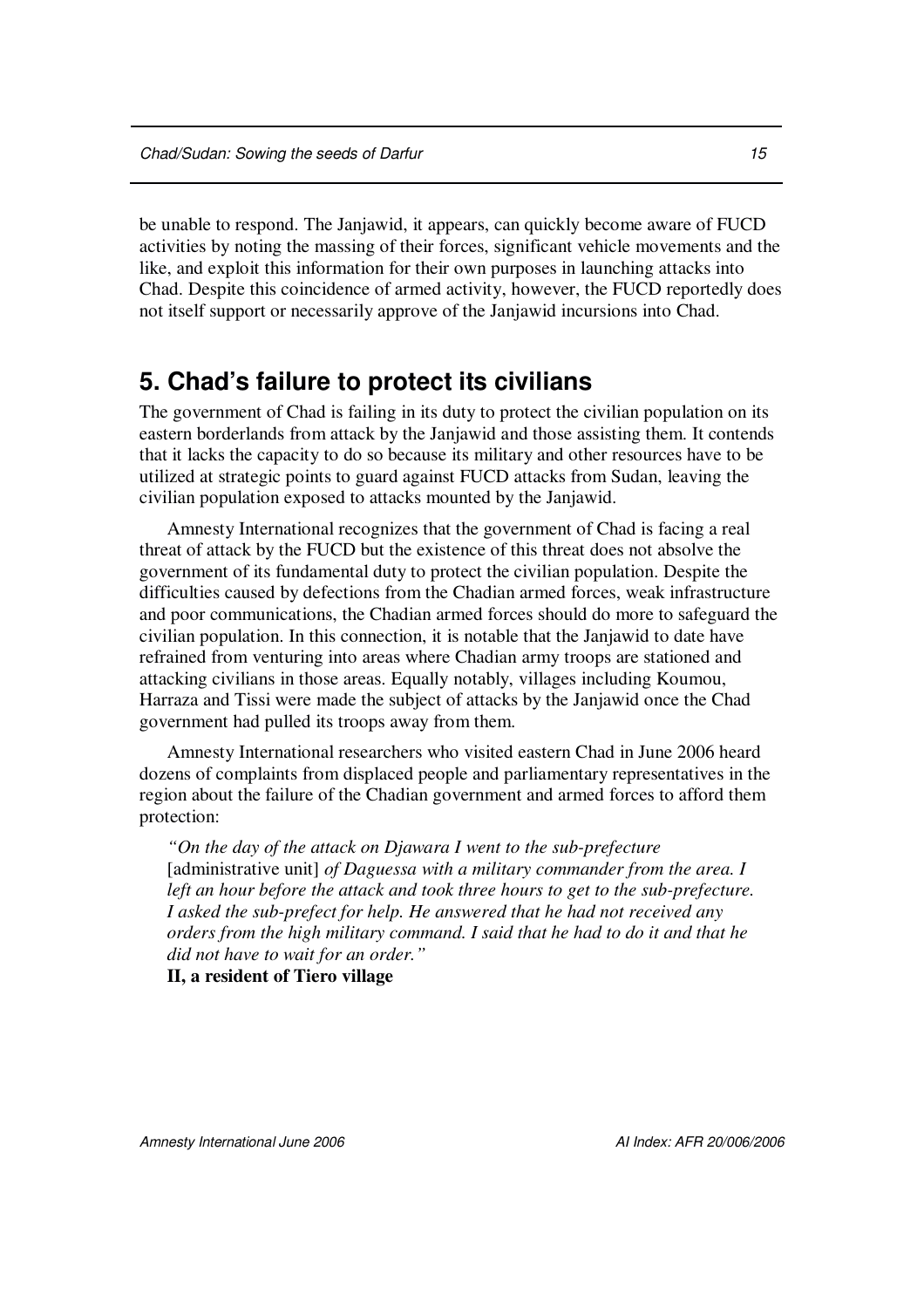### **6. The lack of humanitarian assistance**

To a large extent, the government of Chad has also abdicated responsibility for providing assistance to civilians who have become internally displaced, although the primary duty to do so rests with the national authority. As one observer told Amnesty International, the Chad government has effectively elected to treat the issue of the internally displaced in the same way that it has treated the problem of refugees from Darfur: as a matter outside its area of responsibility and one which it is for the international community to resolve. Officially, the government takes the view that the problem of the internally displaced is a temporary one, and will resolve itself soon when the displaced communities return to their places of origin.

The government has preferred not to provide assistance on the grounds that this could attract more people to congregate at locations where internally displaced civilians are already taking shelter. The government also believes that such assistance could deter displaced people from returning to their places of origin if and when the situation in their home area improves. It has looked to the international community to take the lead, especially to deal with the technical aspects of aid provision.

The UN has no direct mandate or funding to address the needs of Chadian Internally Displaced Persons (IDPs), and the funding needs required to support the 180,000 refugees from Darfur in Chad have yet to be met, despite appeals to donor governments. Moreover, the number of such refugees continues to grow as new attacks are mounted against civilians in Darfur. The Gaga refugee camp, which was opened formally in May and is the only one open to receive new refugees, then accommodated some 25,000 Sudanese refugees, including thousands who had newly arrived after being forced to flee from Darfur. Hundreds of Sudanese refugees who had camped along the border in the hope of being able to return to Darfur are now moving westwards into Chad in search of safety. Sudanese civilians who had remained in IDP camps in Darfur feel so insecure that increasingly they are leaving these camps and fleeing into Chad. More than 100 refugees are believed to cross the border into Chad every day.

Despite this, there is concern that the UN could, and should, be more active in seeking means by which to ensure the flow of international humanitarian assistance to the thousands of civilians who have now become internally displaced in eastern Chad.

The little humanitarian assistance that is provided to internally displaced people in Chad has come largely from the International Committee of the Red Cross (ICRC), which has been active in the border area, and some non-governmental organizations. The UN World Food Programme plans to distribute seeds and farming tools to allow some of those displaced people to cultivate crops in the areas where they are temporarily settled.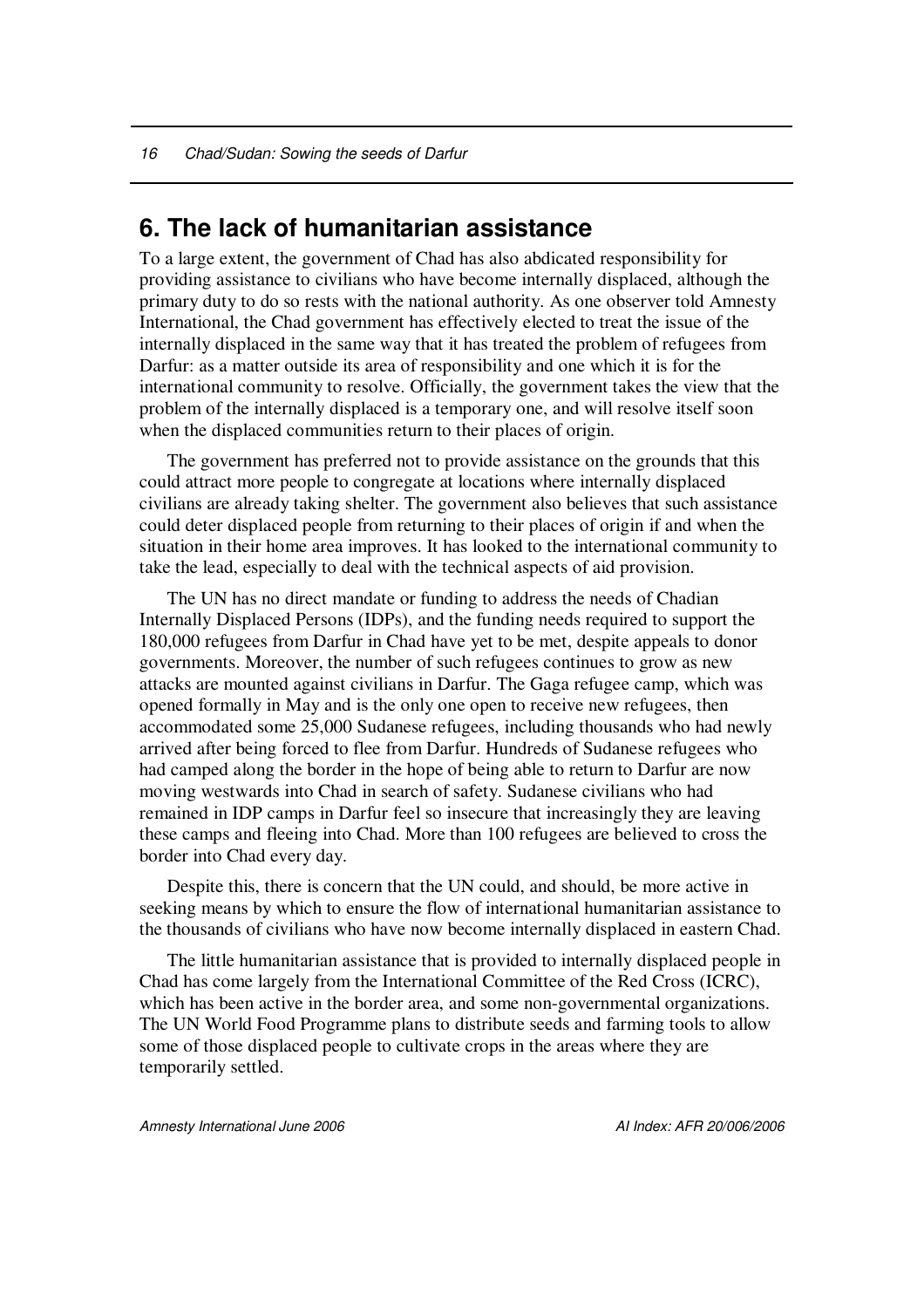The UN High Commission for Refugees (UNHCR) is involved with a scheme to resettle some IDPs locally. It carries out limited protection activities in two of the longer established IDP sites, Goz Beida and Goz Amer, which received people from the Koloy area, mostly in early March 2006. However, it does not provide any humanitarian aid to these groups.

There is particular concern for the situation of Chadians who are internally displaced and still arriving in areas generally closer to the border that are very insecure and where there are no recognized sites or UN presence. With so much disruption continuing, there remain areas in which no assessments of IDP needs have yet been made and where no aid at all is being provided. Tiero, where some of those displaced from the greater Djawara area fled, and Daguessa, located a few kilometres only from the Sudan border, are two such areas, while the vast southern border area remains completely without assessment.

Speaking to Amnesty International researchers in June 2006, **JJ,** a representative of the chief of the Moukchacha village in Chad, 15km from the border with Sudan, described the suffering to which he and other villagers had been exposed by repeated stages of displacement and their sense of hopelessness:

*"My village was attacked on 3 March 2006 by the Janjawid. It was about 7am. They attacked the village from three different places and took 500 cattle after killing people, including Abdelkerim Issaq, 65, imam of the mosque. The Janjawid were wearing green camouflage military uniforms* [a different colour from those worn by the Chadian army]… *They took our cattle and food stocks. We could not bury all our dead and went two days later to the village of Koloy. Two weeks after we arrived there, this village was attacked. Some people were killed in the mosque. From Koloy we went to Goz Beida…We stayed not far from the warehouse of the World Food Programme, and the sultan found this place in Gurkurun for us. After all this we have come here and no one gives us anything. We can see the refugee camp just over there* [there is a camp for Darfuri Refugees only a few kilometres away]*. We are running from the Janjawid just like them. Why do they get help and we do not? We are told it is because they come from another country, but we are Chadians, in our own country, and no one helps us? We also came here with nothing, and we also cannot return home because we will be attacked again. How are we supposed to survive?"*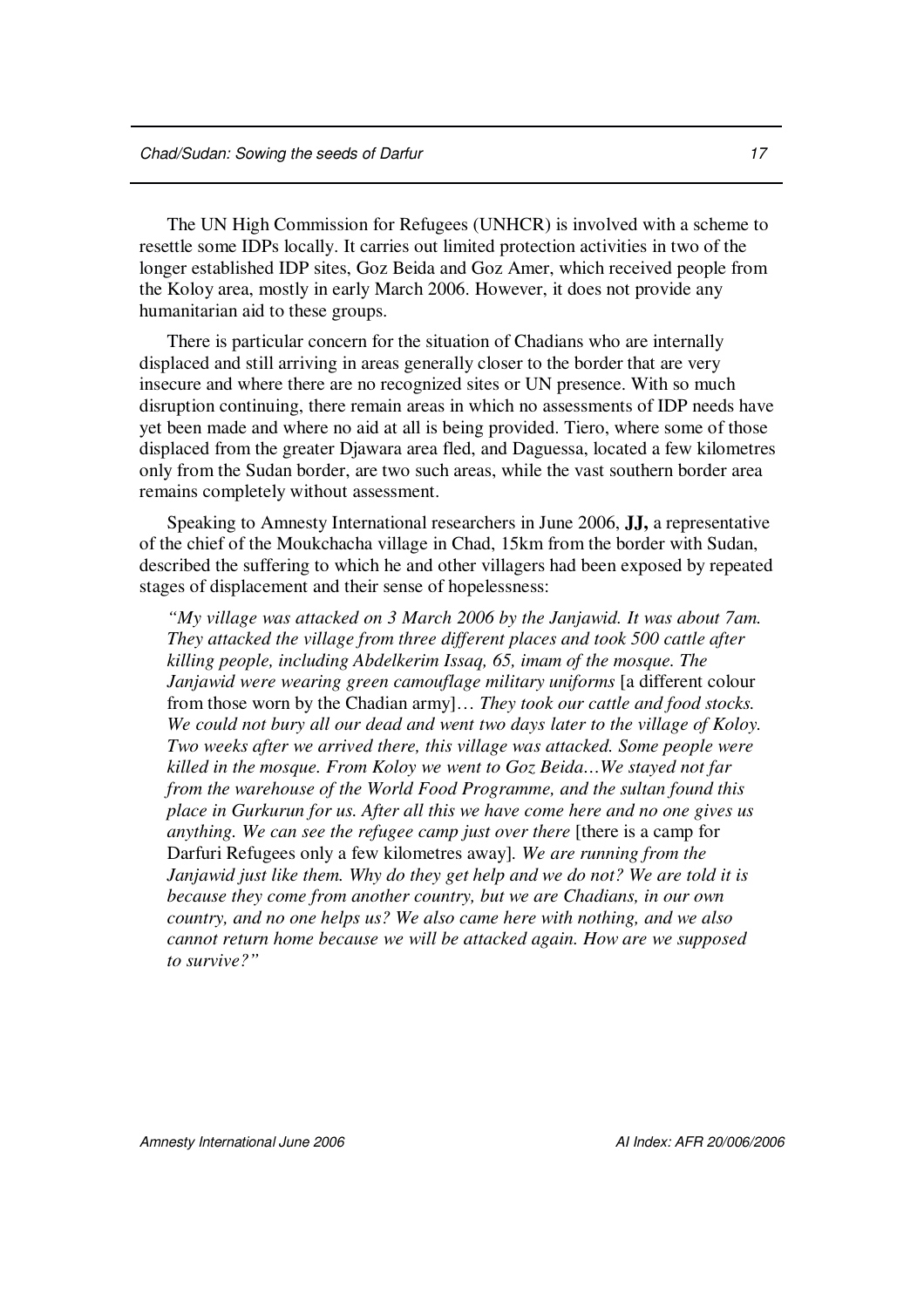# **7. Fears for the future**

There is now a serious risk that the human rights and humanitarian crisis in eastern Chad will deepen further in the coming weeks, especially in the area south of the Wadi Azum, where there is now a growing political and protection vacuum. The Chad government and armed forces have effectively abandoned the area and its civilian population since April 2006, and neither the UN nor any international nongovernmental agencies have a presence there. The FUCD, however, have established a sizeable presence in the Um Dukhun area of Sudan, directly across the border from Tissi, and exercise a degree of control over an area stretching southwards along the border between Sudan and the Central African Republic. The Janjawid are able to operate without hindrance against what is now an entirely unprotected civilian population in south-eastern Chad.

Civilians in the area have already been acutely affected, as evidenced by the fact that there are refugee movements from Chad into Darfur. In May and June alone, more than 10,000 Chadian refugees crossed over into Sudan at Tissi. Already there are 7,000 Chadian refugees living in makeshift camps inside Sudan. Another 2,000- 3,000 have sought shelter with relatives in Um Dukhun town, whose population has swelled from 6,000 to 13,000 owing to the influx of refugees and displaced people. UNHCR is moving some refugees to Mukjar, away from the border and deeper into Sudan.

Others displaced from their homes in the southern border area have remained within Chad, fleeing north across the Wadi Azum to Dog Dore and Daguessa in search of protection and safety. Survivors interviewed by Amnesty International in June 2006 described a hauntingly familiar pattern of attacks, looting and destruction by the Janjawid:

*"The Janjawid came on Saturday at 4 pm, to my village Barungo* [5.5km north of Harraza]*. They had already stolen most of our cattle from us in past raids. This time they took what was remaining: the sheep and goats. We did not resist and only one person was killed. The same day the Janjawid kept moving north and raided the villages of Hadjer and Eid al-Ghanam too. On Sunday some of us decided it was too much; it was time to leave. By Thursday most of the people in the villages had left, either to here* [Daguessa] *or to Sudan."* **KK, a man from Barungo, near Harraza**

There is a risk that the conflict spreading from Darfur could widen and become more entrenched in eastern Chad. Abandoned by their own government and under constant attack or threat of attack by the Janjawid, some Chadian communities are now reported to be trying to obtain more powerful weapons with which to arm themselves, raising the prospect of communal violence between newly armed Chadian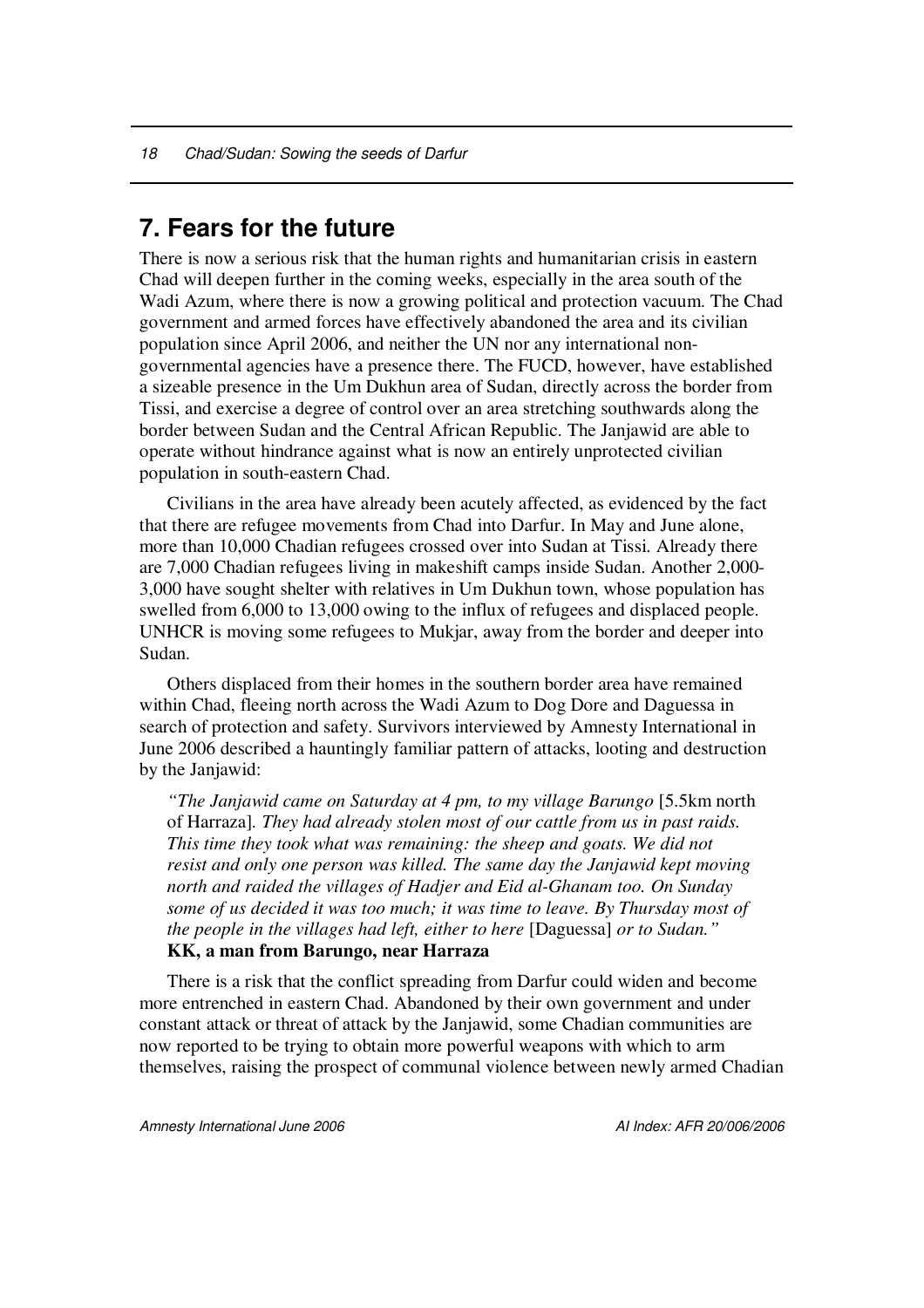communities. Some are turning to the SLA for this and some may cross over to Sudan where weapons are amply available.

In certain areas of eastern Chad, the Group of 19 faction of the SLA has afforded a degree of protection to local Chadian civilians, notably in Dog Dore and south of Adre. This faction of the SLA has established a presence in these areas, and has been apparently welcomed by local people as offering some deterrent against Janjawid attacks. For the time being it may have provided some respite in that the Janjawid have avoided attacking areas in which the SLA are present, which may explain why the region between Adre and Ade has witnessed a decrease in the rate of civilian displacement. However, in the longer term, if communities are seen to align with the SLA and the SLA establishes a greater presence in Chad, they may become targets not just of the Janjawid, as they are now, but also military targets of the Sudanese government which has to date not attacked Chad.

Throughout eastern Chad, displaced civilians have become a potential recruitment pool of new fighters for the SLA. Some children are already reported to have been recruited, raising the spectre of greater involvement of child soldiers in the continuing conflict in Darfur to which the various factions of the SLA are party.

Many local leaders told Amnesty International in June 2006 that they were desperate to acquire arms. If they do so, there is a real risk that this will result in even greater bloodshed as communities increasingly turn against one another. To date, the Janjawid have refrained from attacking certain communities whom they perceive as sharing their ethnicity or with whom they have made temporary alliances, exacerbating already existing lines of ethnic division in eastern Chad. Should the communities that have suffered at the hands of the Janjawid be successful in their efforts to gain access to modern weaponry, a dramatic widening of the conflict may ensue, as Chadian communities increasingly turn against one another.

### **8. Conclusion**

As this report shows, a grave new human rights crisis is unfolding by the day in the eastern regions of Chad, a crisis whose origins are linked intrinsically to the long ongoing, human-made tragedy in the neighbouring Darfur region of Sudan. Indeed, today the inhabitants of eastern Chad are being exposed to a pattern of attacks and abuse that are not only reminiscent of those which occurred in Darfur but, in many cases, are being carried out by the same perpetrators – Sudan's notorious Janjawid. These ruthless armed groups continue to operate with impunity, despite repeated international demands that the Sudan government rein them in, and are turning their attention and carrying their depredations into eastern Chad. As in Darfur, they target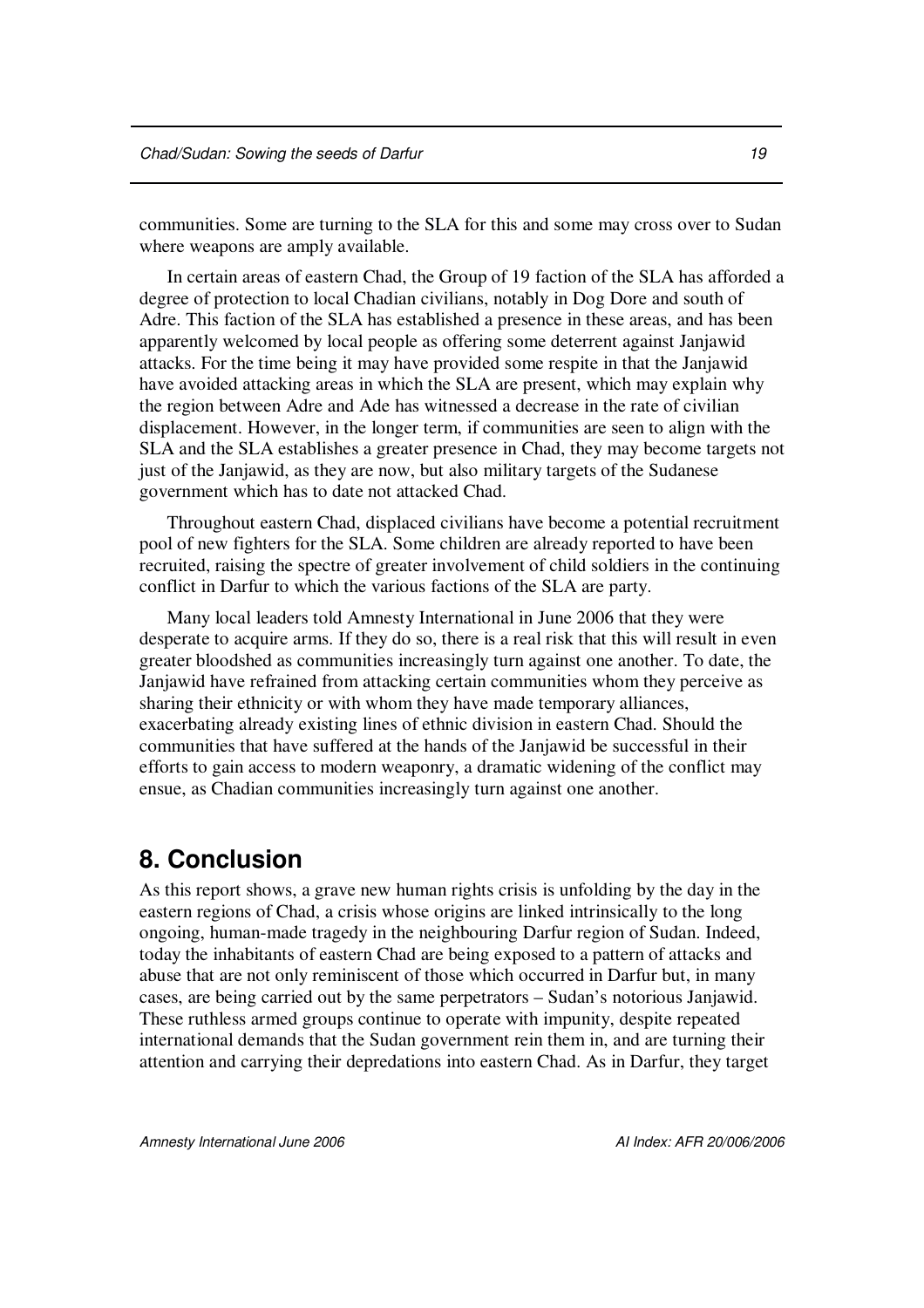virtually defenceless communities: stealing their cattle, their main source of wealth; driving them from their homes and villages; killing and sometimes raping; and impoverishing those who survive.

That the Janjawid are able to continue in this fashion is the result of several factors.

First, to date, the Sudan government has reneged on its promises to bring the Janjawid under control and has not held them accountable for the devastation they have wrought in Darfur.

Second, the government of Chad, faced with a challenge to its own survival, has virtually abdicated responsibility for protecting the civilian population in the eastern areas bordering Sudan. Its troops are deployed to protect military and other strategic installations and areas and to defend against insurgent attacks, whereas civilians in the eastern borderlands are left unprotected and vulnerable to attack from the Janjawid militia and to exploitation from the Sudanese armed groups present in eastern Chad.

Third, there is a pattern of effective coordination between the Janjawid and Chadian armed groups opposed to the Chad government, who have their bases in Darfur. As the latter mount attacks on the Chadian government, the Janjawid move in against the undefended civilian population, targeting certain communities but not others and keeping clear of those areas where the Chadian armed groups seek to draw support.

Fourth, the international community has struggled over several years to find a solution to the crisis in Darfur, where gross abuses of human rights and international humanitarian law, including war crimes and crimes against humanity, continue with impunity. Initially, there was hope that the decision to deploy the African Union Mission in Sudan (AMIS) would signal to the perpetrators that they could not continue to commit human rights abuses with impunity. Under-resourced and with too limited a mandate, AMIS could not address these needs, with the result that it lost credibility and failed to inspire confidence among the people of Darfur, who were intended to benefit from its deployment.

In March 2006, at the recommendation of the AU's Peace and Security Council, it was decided that AMIS, whose mandate expires on 30 September 2006, should be replaced by an international force under the authority of the UN Security Council. On 24 March 2006 the Security Council, in Resolution 1663 (2006), decided to "expedite the necessary, preparatory planning for transition of AMIS to a United Nations operation". The Sudan government has so far opposed the deployment of this UN peacekeeping mission.

In the meantime, renewed internationally inspired efforts to bring an end to the conflict in Darfur resulted in the signing of the Darfur Peace Agreement in May 2006.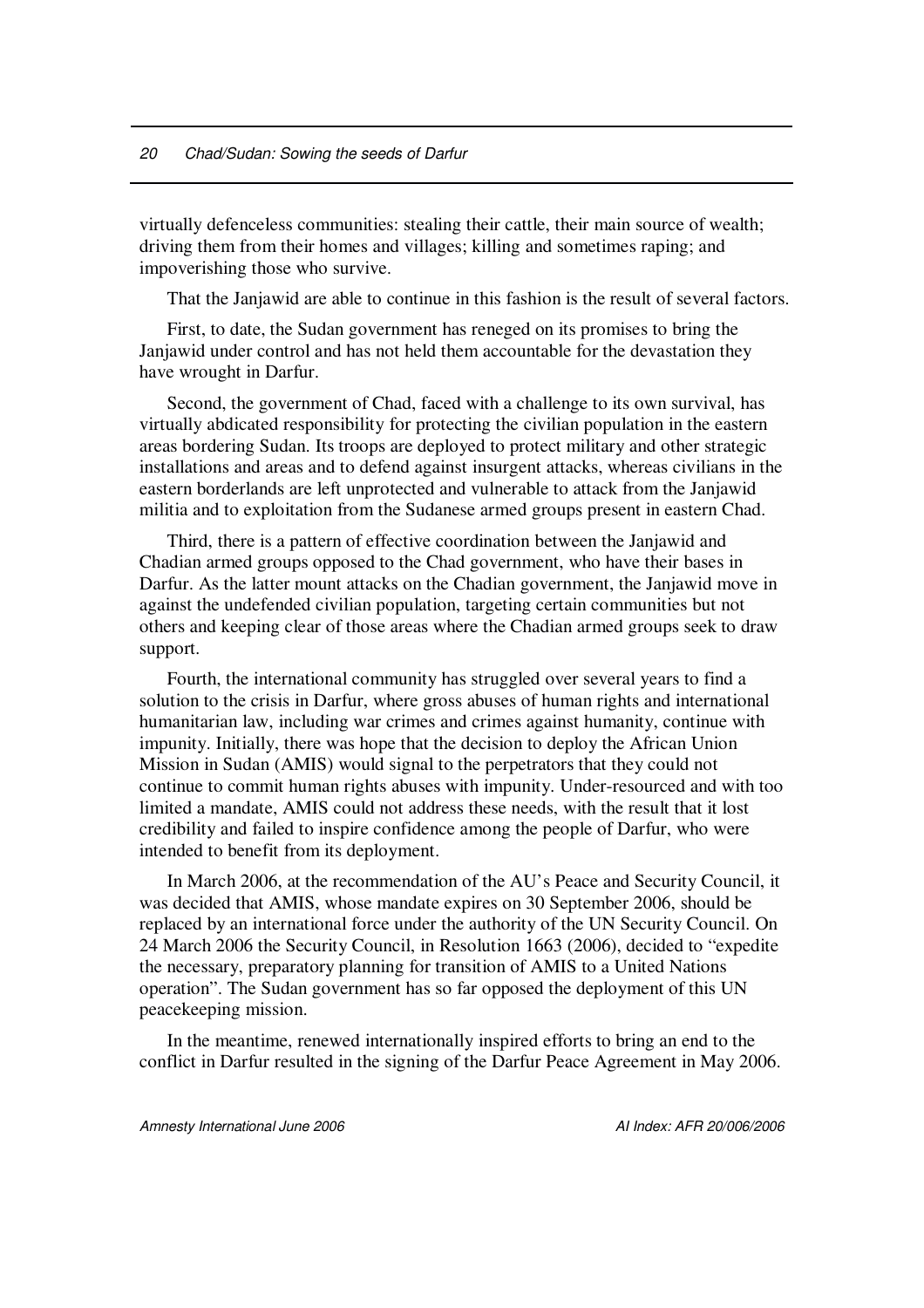This was signed by the Sudan government but by only one faction of the SLA armed opposition group. The agreement contains a commitment and a timeline for disarming the Janjawid, a commitment that the Sudan government has made in previous contexts but not carried out.

What is occurring now in eastern Chad is one consequence of the failure to address the situation in Darfur. It is vital, therefore, that the situation in Chad should not be neglected as the UN and the international community at large seeks to develop solutions for Darfur. The adjoining conflicts should not be seen as separate and addressed in isolation. They are directly linked and must be addressed in tandem. It would be yet another tragedy if the cost of achieving improvements in Darfur had to be borne by the people of eastern Chad because they were not considered a priority. Were this to happen, it would be a further stain on the international community and the intergovernmental institutions whose duty it is to resolve conflict and preserve human rights.

### **Recommendations**

There are key issues that must urgently be addressed in order to end the spiralling abuses in eastern Chad, including ensuring protection from attacks for civilians; ensuring the provision of humanitarian assistance and access for humanitarian agencies and human rights monitors; and ending impunity for human rights abuses in both Chad and Sudan.

Because the roots of the problem lie in the failure to end the conflict in Darfur, it is important to take a holistic approach to resolving the human rights and humanitarian crisis on both sides of the border. However, the people of eastern Chad need urgent help, and must not be held hostage to the pace of negotiations regarding Darfur. The government of Chad must address the situation in eastern Chad immediately. The international community must assist the government of Chad and exert pressure on the government of Sudan in order to address both the human rights abuses in Darfur and their direct consequences in Chad.

### **Ensuring protection of civilians**

#### **All parties to the conflict**:

 The governments of Chad and Sudan, as well as all the armed groups operating in their territories, must respect their obligations under international human rights and humanitarian law, in particular those relating to the protection of civilians.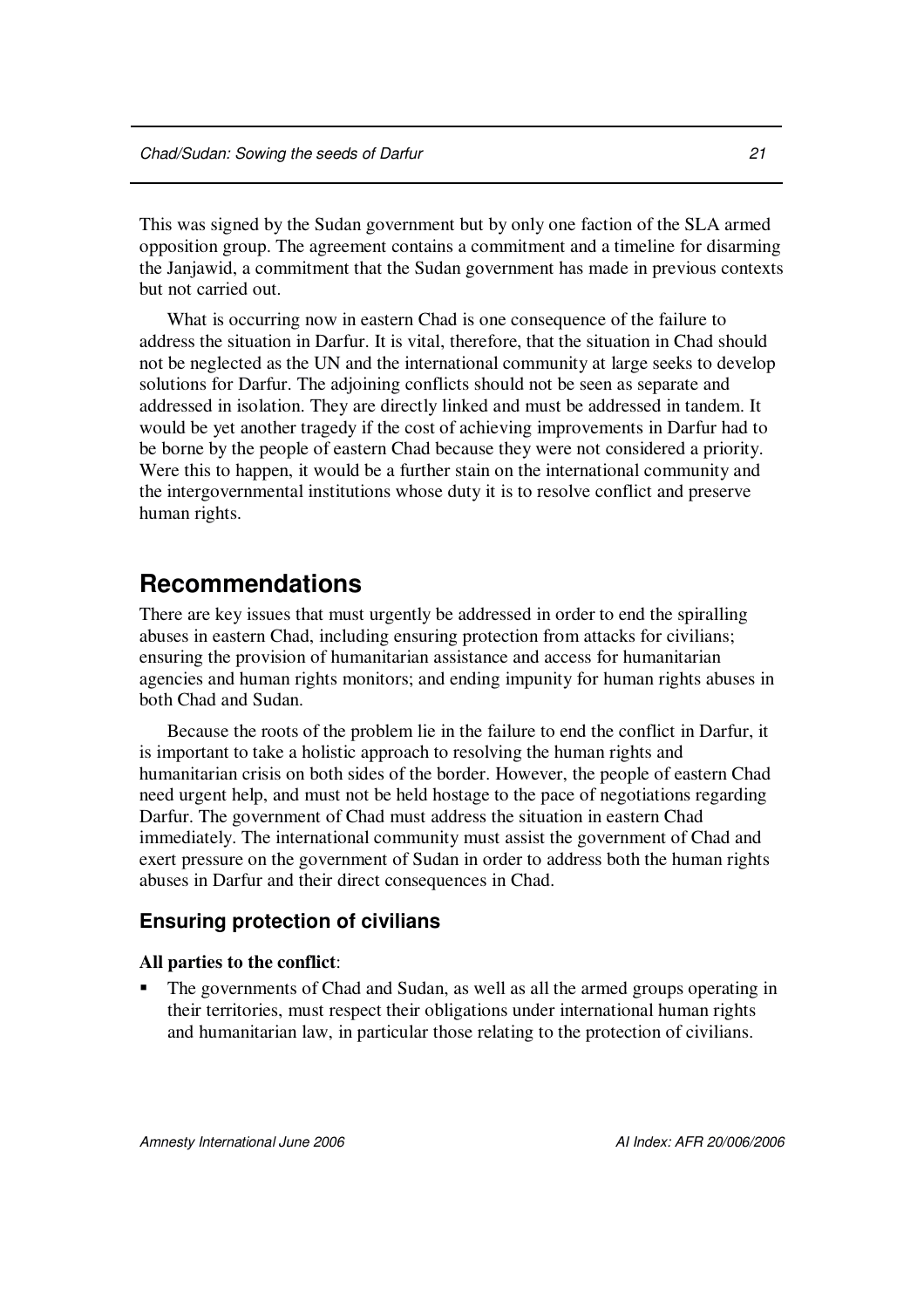### **The government of Chad must**:

- Take all effective measures to protect civilians, including refugees and the internally displaced living in areas adjoining the border with Sudan and vulnerable to attack by Janjawid or other forces. It should deploy military forces wherever necessary to safeguard civilians, giving particular attention to the situation in south-eastern Chad.
- Seek assistance as may be necessary from the international community, including the UN, the AU and the European Union, in order to enhance its protection capacity, for example through the deployment in areas along the border with Sudan of an international force as may be necessary for the protection of civilians, including refugees and the internally displaced.
- Take all feasible measures to prevent the recruitment of refugees for military purposes and of child soldiers by armed groups operating in Chad, including armed groups opposed to the government of Sudan.

### **The government of Sudan must**:

- Take all effective measures to prevent further cross-border incursions into Chad by the Janjawid, and to disarm them in accordance with the obligations it has already entered into under the Darfur Peace Agreement*.*
- Cooperate fully with the peacekeeping forces of AMIS, including the strengthening of its mandate to protect civilians in Darfur and prevent attacks on civilians across the border in Chad.
- Agree without further delay to the early deployment of UN peacekeepers in Darfur, in accordance with the decisions of the AU and the UN Security Council, with a robust mandate to ensure the protection of civilians, including displaced persons.

### **The African Union must**:

- Impress upon the government of Sudan its primary responsibility to protect civilians in Sudan, including all displaced persons, to prevent cross-border attacks against civilians in Chad by the Janjawid, and to disarm the Janjawid in accordance with the Darfur Peace Agreement.
- Urge the government of Sudan to accept without further delay the transfer from AMIS to a UN peacekeeping operation with a strengthened mandate to protect civilians. AU member states can make a key contribution to the new UN force. The AU and individual AU members have a critical role to play to persuade the government of Sudan to cooperate fully with the UN and to facilitate the rapid deployment of such UN peacekeepers.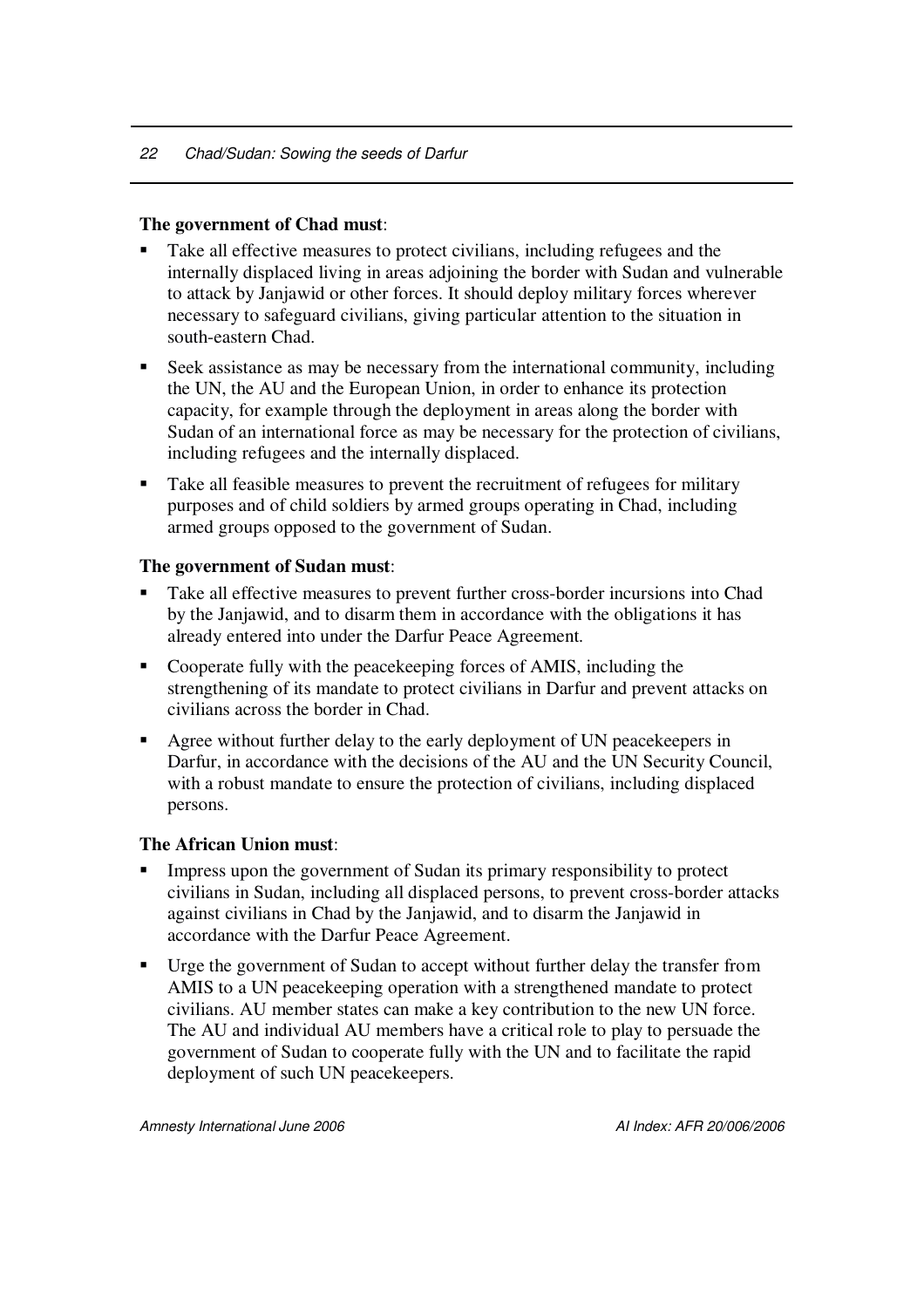- Ensure that, until the handover to the UN takes place, AMIS is provided with all necessary political, financial and other support, and that it acts proactively to fulfil all aspects of its mandate, including "the protection of civilian population in danger" as recommended by the Chairperson of the AU Commission, Alpha Oumar Konare, on 1 June 2006.
- Adopt a clear programme and timetable for action to address the current human rights crises affecting Darfur and eastern Chad. Measures should include considering the imposition of sanctions on Sudan – in accordance with Article 23 of the African Union Constitutive Act, which provides for such measures against any member state that "fails to comply with the decisions and policies of the Union" – and revisiting the agreement by the AU Assembly in January 2006 to give Sudan the Chairmanship of the AU for 2007.
- Consider measures to support the government of Chad to discharge its responsibility to protect civilians in eastern Chad, including by expanding the presence of AMIS along the Sudanese border to prevent cross-border incursions by the Janjawid.

### **The UN Security Council must**:

- Recognize the protection vacuum in eastern Chad which has made refugees, displaced persons and other civilians vulnerable to human rights abuses. Consider measures to assist the government of Chad to discharge its responsibility to protect, for example through the deployment in areas along the border with Sudan of an international force as may be necessary for the protection of civilians, including refugees and the internally displaced.
- Ensure that a fully-resourced UN peacekeeping force is deployed in Darfur on or before the expiry of the AMIS mandate on 30 September 2006. The peacekeepers should be authorized to use all necessary means to protect civilians in accordance with Chapter VII of the UN Charter and in full compliance with international human rights and humanitarian law. The UN force should also ensure that no cross-border attacks take place against the civilian population in Chad.
- Apply further targeted sanctions on Sudanese government officials if they obstruct the deployment of the UN force and otherwise contribute to abuses of civilians.
- Support the AU's efforts to ensure full operational capacity for AMIS and encourage AMIS to robustly interpret its mandate to protect civilians until the transition to the UN peacekeeping mission.
- Take all necessary measures to enforce the UN arms embargo relating to the conflict in Darfur in order to prevent the flow of weapons into Darfur and the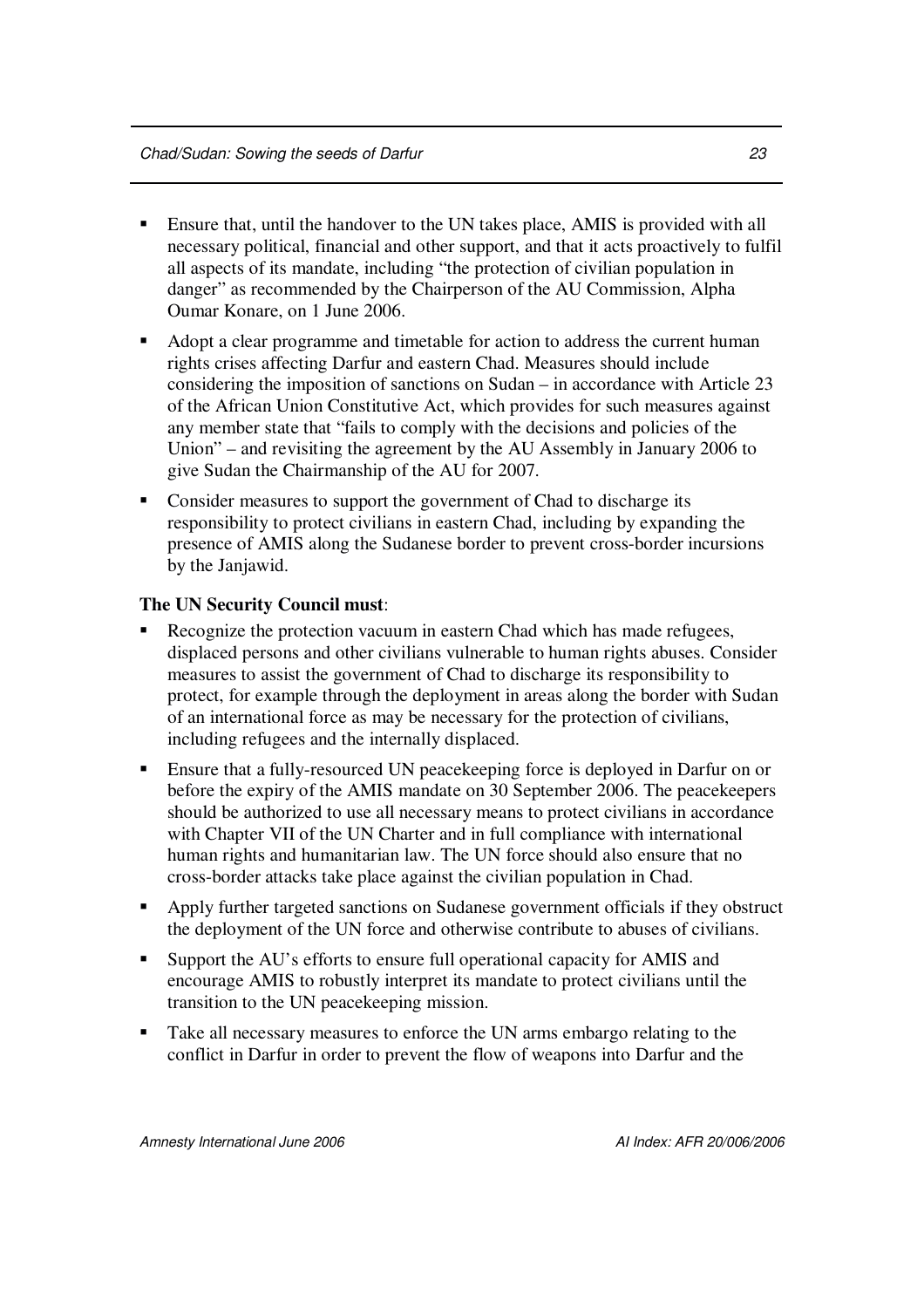areas of eastern Chad affected by the Darfur conflict. The permanent member states of the UN Security Council have a particular responsibility in this regard, given their global role in the arms trade.

### **Ensuring the provision of humanitarian assistance and access for humanitarian agencies and human rights monitors**

### **The government of Chad must**:

 Provide humanitarian assistance to civilians in eastern Chad, especially the refugees and the internally displaced, and seek assistance from the UN and other humanitarian organizations to enhance its capacity and resources to do so as necessary.

### **The UN must**:

- Ensure the provision of international humanitarian assistance to civilians in eastern Chad, including the internally displaced.
- Ensure that the Office of the UNHCR has the support and funds to enable it to strengthen protection and assistance to refugees and internally displaced people in Chad.

### **The government of Sudan must**:

- Ensure full and free access to humanitarian organizations and facilitate their operations to assist those in need, particularly the displaced people in Darfur and refugees who have crossed over from eastern Chad.
- Allow full and free access to human rights monitors, including by granting permission to visit the country to Amnesty International and other human rights organizations

### **Ending impunity for human rights violations in Chad and Sudan**

### **The UN Security Council must**:

 Establish an independent commission of inquiry into the attacks against civilians in eastern Chad, to identify the crimes being committed and to recommend measures for deterring them and bringing to justice those responsible. UN and AU human rights experts – such as the UN Special Rapporteur on extrajudicial, summary and arbitrary executions, the Representative of the UN Secretary-General on the human rights of internally displaced persons, and the Special Rapporteur on Refugees, Asylum Seekers and Internally Displaced Persons in Africa of the African Commission on Human and Peoples' Rights – should be